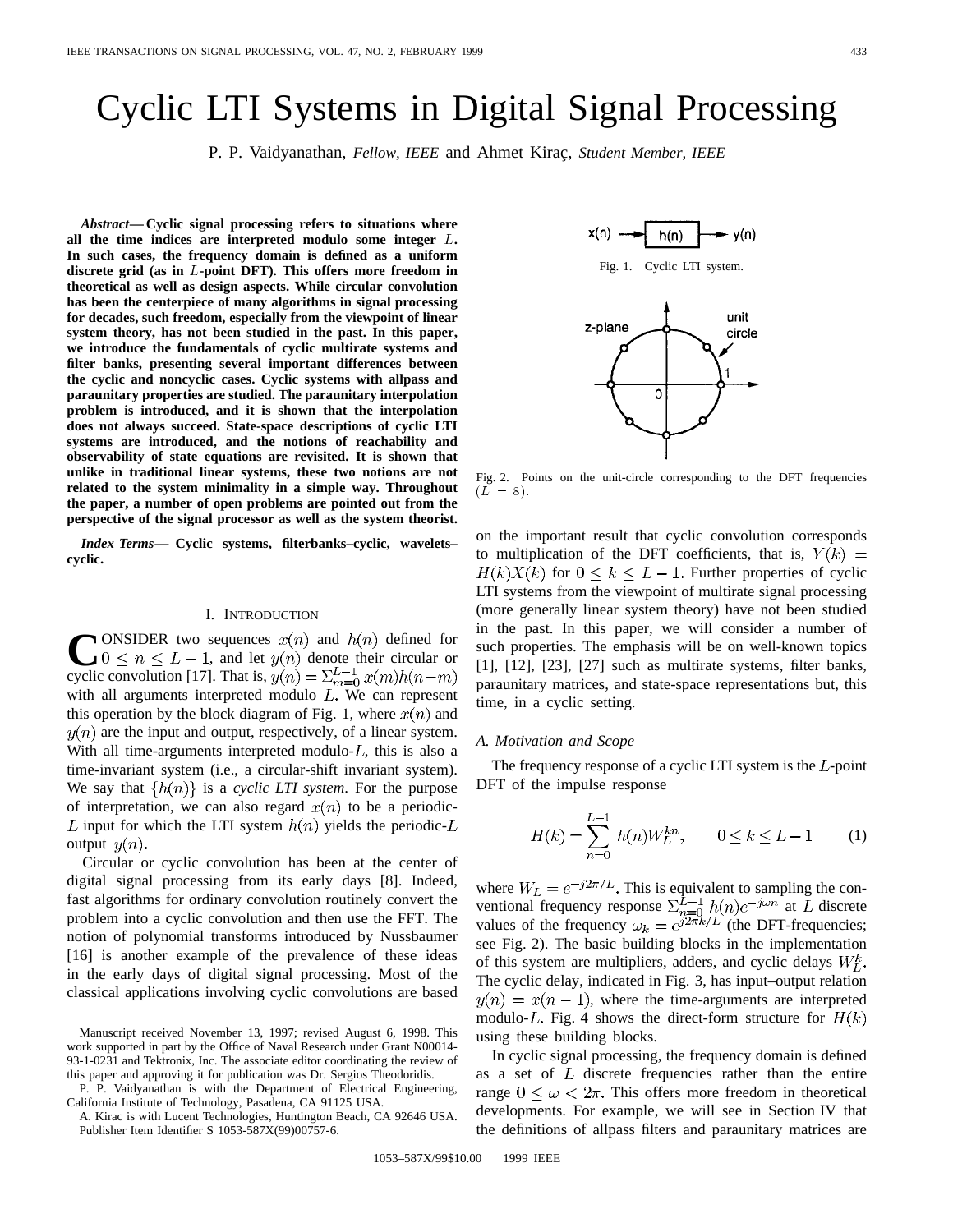

Fig. 3. Two ways to represent a  $cyclic(L)$  delay.



Fig. 4. Direct-form implementation of an arbitrary  $cyclic(L)$  LTI system.

less restricted in the cyclic world. Similarly, orthonormal filter banks in the cyclic world are less restrictive. In subband and transform coding problems, if the power spectrum of the input signal is defined only over a discrete grid of frequencies and the filters optimized for these frequencies, it might offer an increased coding efficiency. Likewise, in filter design problems, one traditionally imposes constraints (e.g., linearity of phase) and optimizes the filter with respect to some criterion (e.g., minimax, minimum error energy, etc.). These constraints are now only over a discrete grid rather than a continuous range of frequencies. These are some of the motivations for considering cyclic signal processing as a theoretical discipline by itself. The practical advantages obtained using this viewpoint can be significant, but it requires further detailed work to quantify these advantages for specific applications. A unique example of the use of cyclic filter banks (brought to our attention by one of the reviewers) is the method of autoregressive spectral estimation in subbands, which was advanced by Nishikawa *et al.* in 1993 [14]. Our emphasis in this paper will only be on the theoretical differences between cyclic and noncyclic systems, especially pertaining to multirate systems, filter banks, and LTI system theory.

*Related Literature:* Since circular convolution is an integral part of DSP, we can regard cyclic LTI filtering as one of the earliest known DSP techniques [8]. The use of circular filtering in image subband coding (where images have finite size [7]) was motivated by the work of Smith and Eddins on symmetric extension techniques [19]. Circular convolution for subband coding was also explicitly considered by Kiya *et al.* [11]. In 1993, Caire *et al.* [5] introduced wavelet transforms associated with cyclic groups. Cyclic versions of two-channel filter-bank orthonormality and power complementarity can already be found in that paper. More recently, cylic multirate system basics were explicitly formulated in two independent conference papers [3], [24]. While both papers start with a common basic theme, the work by Bopardikar *et al.* [3], [4] eventually focuses on the wavelet aspect, whereas [24] focuses on system theoretic aspects, factorizations, and so forth. The very recent work in [13] focuses on interesting details of the two-channel linear phase orthonormal case. In this paper, the emphasis will be more along the lines of [24]–[26].

*B. Notations and Abbreviations*

- $W_L = e^{-j2\pi/L}$  with the subscript deleted if obvious.
- The integer  $k$  is reserved for the frequency index in the DFT expressions. Throughout the paper,  $k$  is therefore analogous to frequency.
- In the figures  $W_L^k$  denotes *one unit of cyclic delay*, that is,  $y(n) = x(n-1)$  with  $n-1$  interpreted modulo L. This is analogous to  $z^{-1}$  or  $e^{-j\omega}$  in standard DSP block diagrams.
- The abbreviation *siso* stands for single-input single-output and *mimo* for multi-input multi-output.
- The abbreviation PU stands for paraunitary.
- Matrices and vectors are denoted by bold letters. The notations  $\mathbf{A}^T, \mathbf{A}^*$ , and  $\mathbf{A}^\dagger$  denote, respectively, the transpose, the conjugate, and the transpose-conjugate of  $A$ .
- The tilde notation is defined as follows:  $\mathbf{H}(z)$  =  $H^{\dagger}(1/z^*).$

# *C. Outline*

Section II introduces the basic building blocks for cyclic DSP. This includes filtering structures, cyclic difference equations, decimators, expanders, polyphase representations of cyclic filter banks, Nyquist property, and so forth. Section III considers cyclic versions of allpass and paraunitary properties and introduces cyclic orthonormal filter banks. Section IV studies some basic differences between the cyclic and noncyclic cases. For example, we show that a cyclic-LTI system can be paraunitary or allpass, even though the *noncyclic counterpart* (defined therein) may not have this property. This shows that such properties are less restrictive in the cyclic case. In Section V, we consider the paraunitary interpolation problem. We show again that *noncyclic interpolants* (more general than noncyclic counterparts) do not in general share the property of the underlying cyclic system. For example, we will show that there are cyclic paraunitary matrices that do not have FIR paraunitary interpolants, although IIR paraunitary interpolants always exist. In Section VI, we introduce statespace descriptions of cyclic LTI systems. We also revisit the traditional notions of reachability and observability in the context of state-space descriptions. We show that unlike in noncyclic systems, these concepts do not have a simple relation to the so-called minimality of the structure. Throughout the paper, we will point out a number of open problems pertaining to cyclic DSP systems.

## II. BASICS OF CYCLIC DIGITAL FILTERS AND MULTIRATE SYSTEMS

## *A. Filtering Structures for Cyclic Digital Filters*

Using the idea that  $W_L^k$  represents a cyclic( $L$ ) delay (analogous to  $z^{-1}$ ), we can draw structures for cyclic-LTI systems, as demonstrated in Fig. 4. In general, this requires  $L$  multipliers. By expressing the frequency response in rational form, we can sometimes obtain more efficient implementations. Thus, consider the example of a cyclic- $L$  transfer function

$$
H(k) = \frac{a_0 + a_1 W_L^k}{1 - bW_L^k}.
$$
 (2)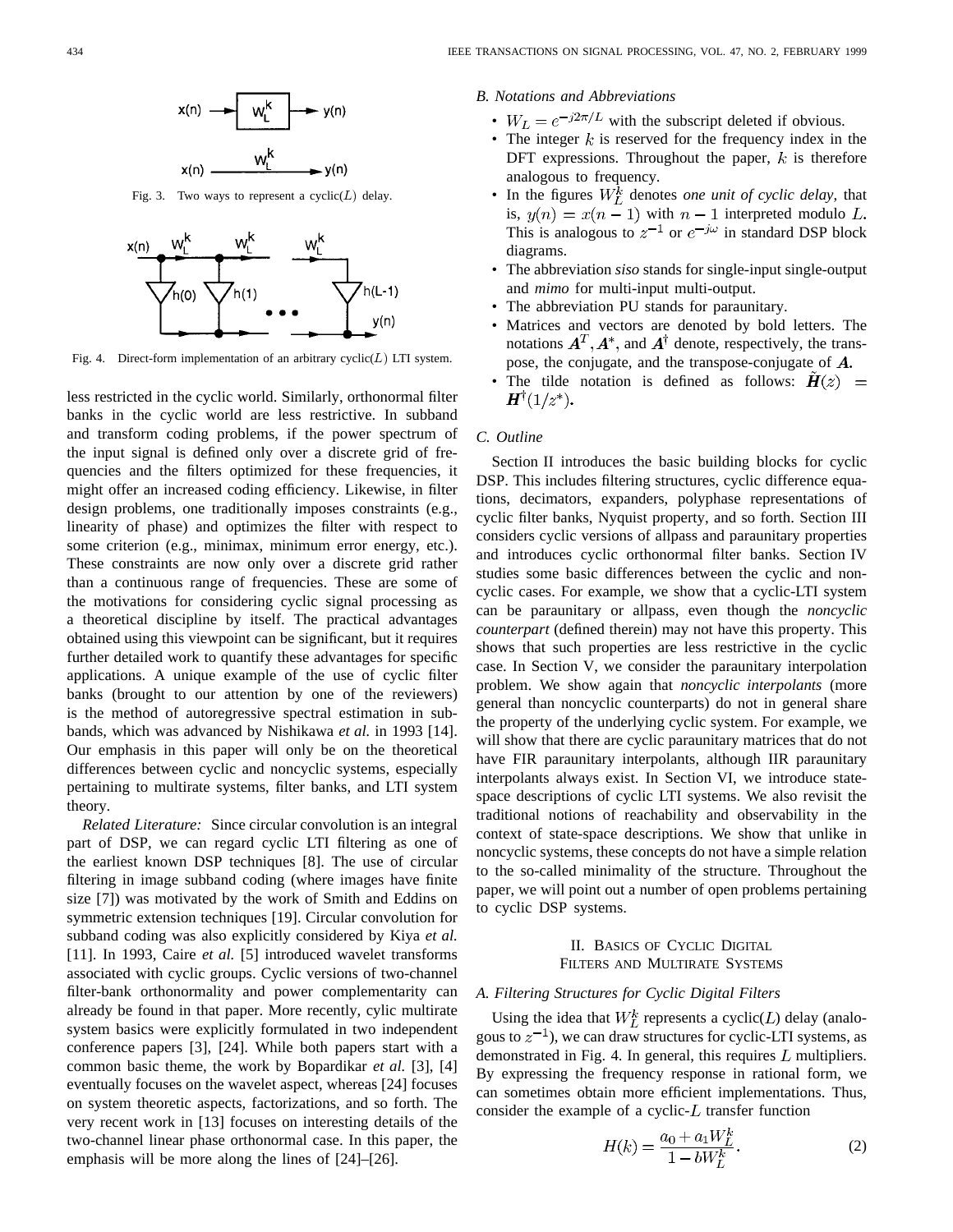

Fig. 5. Cyclic direct-form structure for a first-order filter.

The direct-form structure for this is shown in Fig. 5, and the input and output of this system are constrained by  $(1$  $bW_L^k$  $Y(k) = (a_0 + a_1 W_L^k)X(k)$ . By taking the inverse DFT of this equation, we obtain the recursive difference equation (d.e.)

$$
y(n) = by(n-1) + a_0x(n) + a_1x(n-1)
$$
 (3)

Since the time indices are interpreted modulo  $L$ , this is a *cyclic difference equation*. It is, therefore, tricky to establish an initial condition for this equation. To demonstrate why this is the case, let  $L = 3$ . Repeated use of the difference equation [and using the facts that  $y(2) = y(-1), y(3) = y(0)$  and so forth] yields the conclusion

$$
(1 - b3)y(0) = \alpha_0 x(0) + \alpha_1 x(1) + \alpha_2 x(2)
$$

for some constants  $\alpha_i$ . Thus, the initial condition  $y(0)$  is not arbitrary. It is uniquely determined as long as  $b^3 \neq 1$ , that is, as long as  $b \neq W_3^i$  for any i. This condition on b is equivalent to the obvious requirement that the denominator in (2) does not become zero for any k. We can then write  $Y(k) = H(k)X(k)$ , and the inverse DFT  $y(n)$  is fully determined for all n. More generally, consider the  $cyclic(L)$  transfer function

$$
H(k) = \frac{\sum_{n=0}^{N} a_n W_L^{kn}}{1 + \sum_{n=1}^{N} b_n W_L^{kn}}.
$$
 (4)

With the implicit assumption that  $H(k)$  is defined for all  $k$  (i.e., the preceding denominator does not vanish for any  $k$ ), the output is fully determined by the input. In particular, the "initial" condition is *predetermined rather than arbitrary*. Fig. 6 shows the direct-form implementation of this system. As a generalization of the difference equation idea, we will study in Section VI state space descriptions of cyclic LTI systems.

Even though the "initial" condition has to be computed separately, the use of a recursive structure often results in reduced computation. For example, consider the cyclic LTI system with frequency response  $H(k) = \sum_{n=0}^{L-1} a^n \dot{W}_L^{kn}$ . This can be implemented as shown in Fig. 4, requiring  $L$  multipliers and  $L-1$  adders. However, we can find a more efficient recursive implementation by rewriting

$$
H(k) = \sum_{n=0}^{L-1} a^n W_L^{kn} = \frac{1 - a^L}{1 - aW_L^k}.
$$
 (5)

The expression on the right-hand side yields a recursive implementation that requires only two multipliers and one adder.



Fig. 6. Cyclic direct-form structure for a Nth-order filter.

## *B. Cyclic Decimators and Expanders*

The *cyclic decimator*, denoted by  $\downarrow M$  in Fig. 7(a) has the input–output relation  $y(n) = x(Mn)$ . We assume throughout the paper that M is a factor of L, that is<sup>1</sup>

$$
L = MK, \qquad K = \text{integer.} \tag{6}
$$

With  $x(n)$  regarded as cyclic(*L*), the output  $y(n)$  is cyclic(K), as demonstrated in Fig. 7(b) and (c). Let  $X(k)$ denote the L-point DFT of  $x(n)$  and  $Y(k)$  the K-point DFT of  $y(n)$ , that is,  $X(k) = \sum_{n=0}^{L-1} x(n)W_L^{nk}, 0 \le k \le L-1$ , and  $Y(k) = \sum_{n=0}^{K-1} y(n)W_{K}^{nk}, 0 \leq k \leq K-1$ . It can then be verified (Appendix A) that

$$
Y(k) = \frac{1}{M} \sum_{i=0}^{M-1} X(k - iK)
$$
 (cyclic decimator) (7)

for  $0 \leq k \leq K - 1$ . Thus, the DFT  $Y(k)$  is obtained by superposing M shifted copies of the DFT  $X(k)$ , where the shifts are in multiplies of  $K$ . This is the counterpart of the traditional aliasing formula for decimators [23]. The *cyclic expander*, which is denoted by  $\uparrow M$  in Fig. 8(a), has a periodic-K input  $x(n)$  and periodic-L output  $y(n)$  related by

$$
y(n) = \begin{cases} x(n/M), & n = \text{mul. of } M \\ 0, & \text{otherwise.} \end{cases}
$$
 (8)

This is demonstrated in Fig. 8(b) and (c). The corresponding DFT relation is

$$
Y(k) = X(k) \quad \text{(cyclic expander)} \tag{9}
$$

for  $0 \leq k \leq L - 1$ . (This is similar to the periodic extension idea in DFT theory [8]). Since  $X(k)$  are the K-point DFT coefficients of  $x(n)$ , the L-point DFT  $Y(k)$  has the period  $K = L/M$ . We can define fractional decimators in a manner

<sup>&</sup>lt;sup>1</sup> If this is not the case, then decimation by  $M$  would retain more samples than one-out-of  $M$ . For example, if  $M$  and  $L$  have no common factors, then there is no loss of samples at all, and the decimated output is a permuted version of the input samples.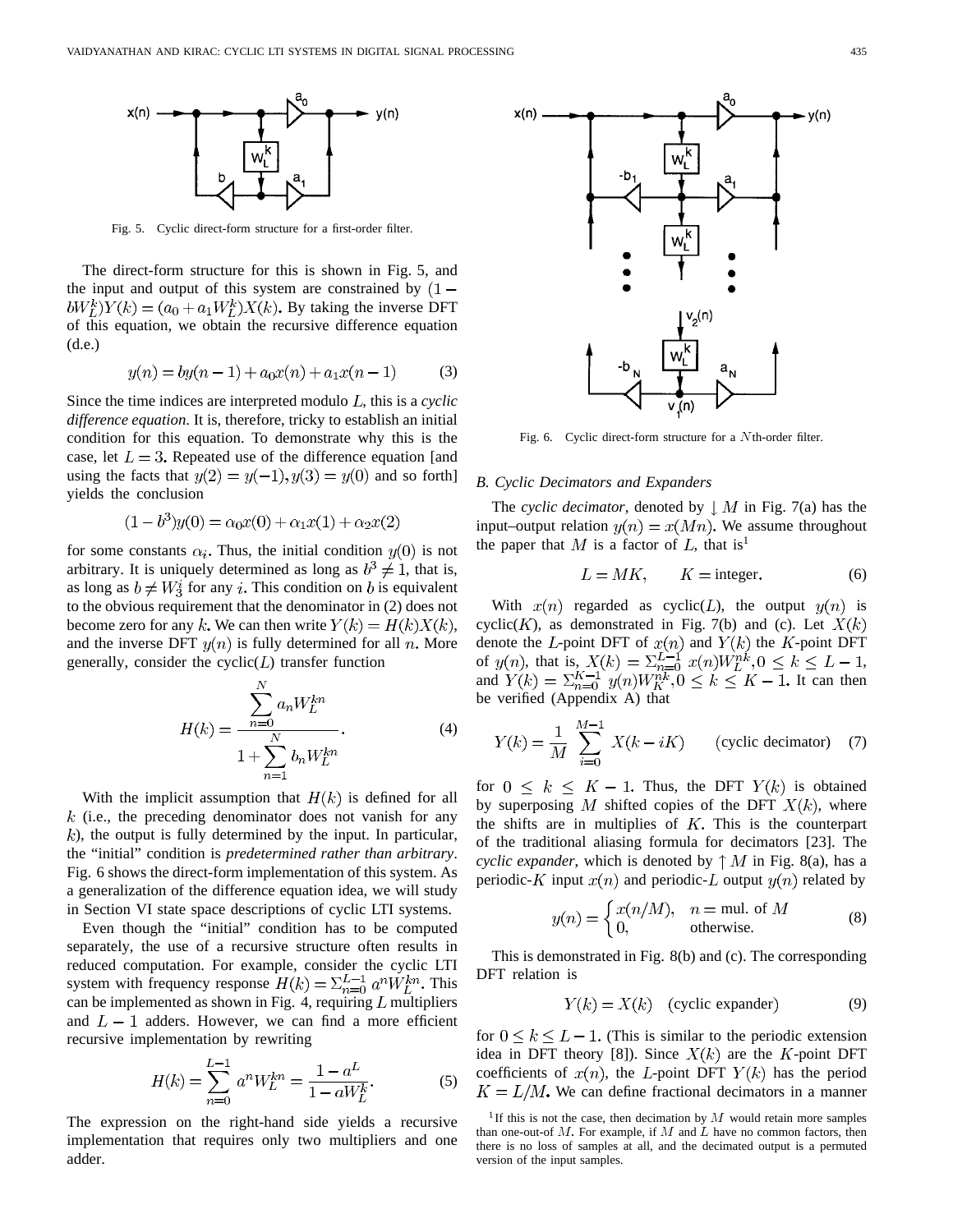

Fig. 7. (a) M-fold decimation of  $cyclic(L)$  input. (b) Example of a cyclic(6) input. (c) Two-fold decimated version.



Fig. 8. (a) M-fold expander for cyclic(K) input. (b) Example of a cyclic(3) input. (c) Two-fold expanded version.

analogous to the noncyclic case (for example, as in [23, Figs. 4.1–10]). We leave it to the reader to figure out the details.

## *C. Polyphase Representation*

The *L*-point DFT of a cyclic(L) impulse response  $h(n)$  can be expressed as

$$
H(k) = \sum_{n=0}^{L-1} h(n)W_L^{nk} = \sum_{m=0}^{M-1} W_L^{km} \sum_{n=0}^{K-1} h(Mn+m)W_K^{kn}
$$

$$
= \sum_{m=0}^{M-1} W_L^{km} E_m(k)
$$
(10)

for  $0 \leq k \leq L-1$ , where

$$
E_m(k) = \sum_{n=0}^{K-1} h(Mn+m)W_K^{kn}, \qquad 0 \le k \le L-1.
$$
 (11)

Thus,  $E_m(k)$  is the  $K$ -point DFT of the  $m$ th *polyphase component*

$$
e_m(n) \stackrel{\Delta}{=} h(Mn+m). \tag{12}
$$

From the definition of  $E_m(k)$  we see that it is cyclic(K). Equation (10) is analogous to the traditional Type 1 polyphase decomposition Similarly, the Type 2 polyphase form is given by Thus, the decimation filter of Fig. 9(a)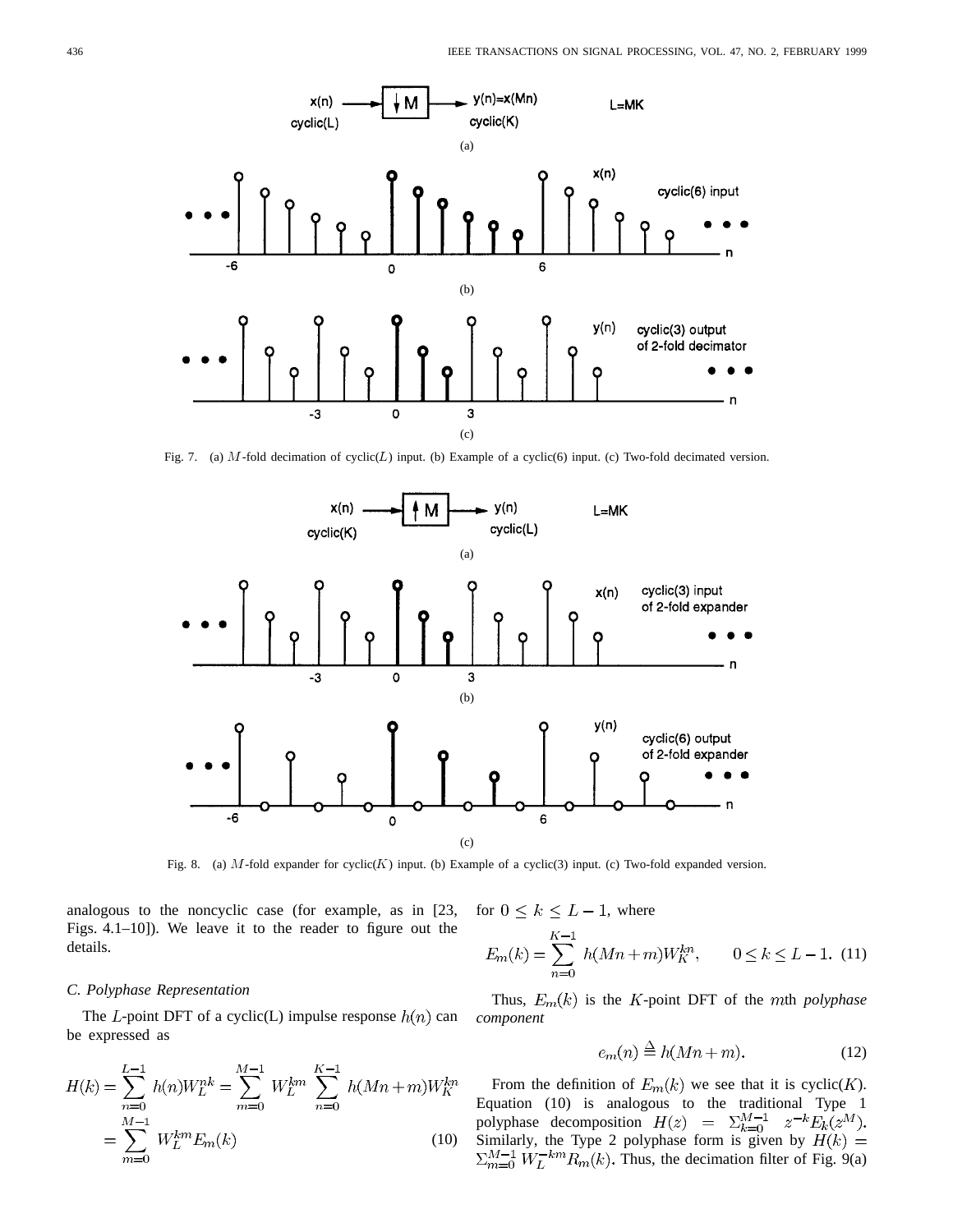

Fig. 9. (a) Decimation filter. (b) Cyclic-polyphase form. (c) Simplification using cyclic noble identity.

can be redrawn in polyphase form, as shown in Fig. 9(b). The form in Fig. 9(c) is obtained by using noble identities. This is explained next, including the reason for using the same notation  $E_m(k)$  before and after the decimator.

*Noble Identities:* Since the polyphase components have a smaller period  $K$ , they can be relocated to the right of the decimators (similar to the use of noble identities in traditional noncyclic case). Thus, consider Fig. 10(a), where we have denoted the outputs of  $E_m(k)$  and the decimator by  $u(n)$  and  $v(n)$ , respectively. Let  $U(k)$  be the L-point DFT of  $u(n)$  and  $V(k)$  the K-point DFT of  $v(n)$ . Then

$$
V(k) = \frac{1}{M} \sum_{i=0}^{M-1} U(k + iK)
$$
  
= 
$$
\frac{1}{M} \sum_{i=0}^{M-1} X(k + iK) E_m(k + iK)
$$
  
= 
$$
\frac{E_m(k)}{M} \sum_{i=0}^{M-1} X(k + iK)
$$

where the last line follows because we have  $E_m(k)$  =  $E_m(k+iK)$ . However, the last line is merely the output of the system shown in Fig. 10(b), which therefore establishes the noble identity. Fig. 9(c) shows the polyphase implementation redrawn using this result. The noble identity for the expander is similar.

*A caution regarding notation, however, is in order.* We have used the same notation  $E_m(k)$  for the mth polyphase component in Fig. 9(b) and (c). This is regarded as a  $K$ point DFT in Fig.  $9(c)$  and an *L*-point DFT (with values repeating after a shorter period  $K$ ) in Fig. 9(b). The (cyclic) impulse response of the filter  $E_m(k)$  is accordingly as shown in Fig. 10, before and after the decimator. If this distinction is not clear from the context, we have to use a superscript as in (before decimator) and  $E_m^{(K)}(k)$  (after decimator).

Now, consider the analysis/synthesis system of Fig. 11(a). With the filters  $H_i(k)$  represented in Type 1 polyphase form and the filters  $F_i(k)$  in Type 2 form, we have the equivalent representation of Fig. 11(b), where  $E(k)$  and  $R(k)$  are the *polyphase matrices of the cyclic filter bank*. These should be



Fig. 10. Noble identities for cyclic multirate systems. (a) Polyphase component before decimator. (b) Polyphase component after decimator.



Fig. 11. (a)  $Cyclic(L)$  filter bank. (b) Its polyphase form.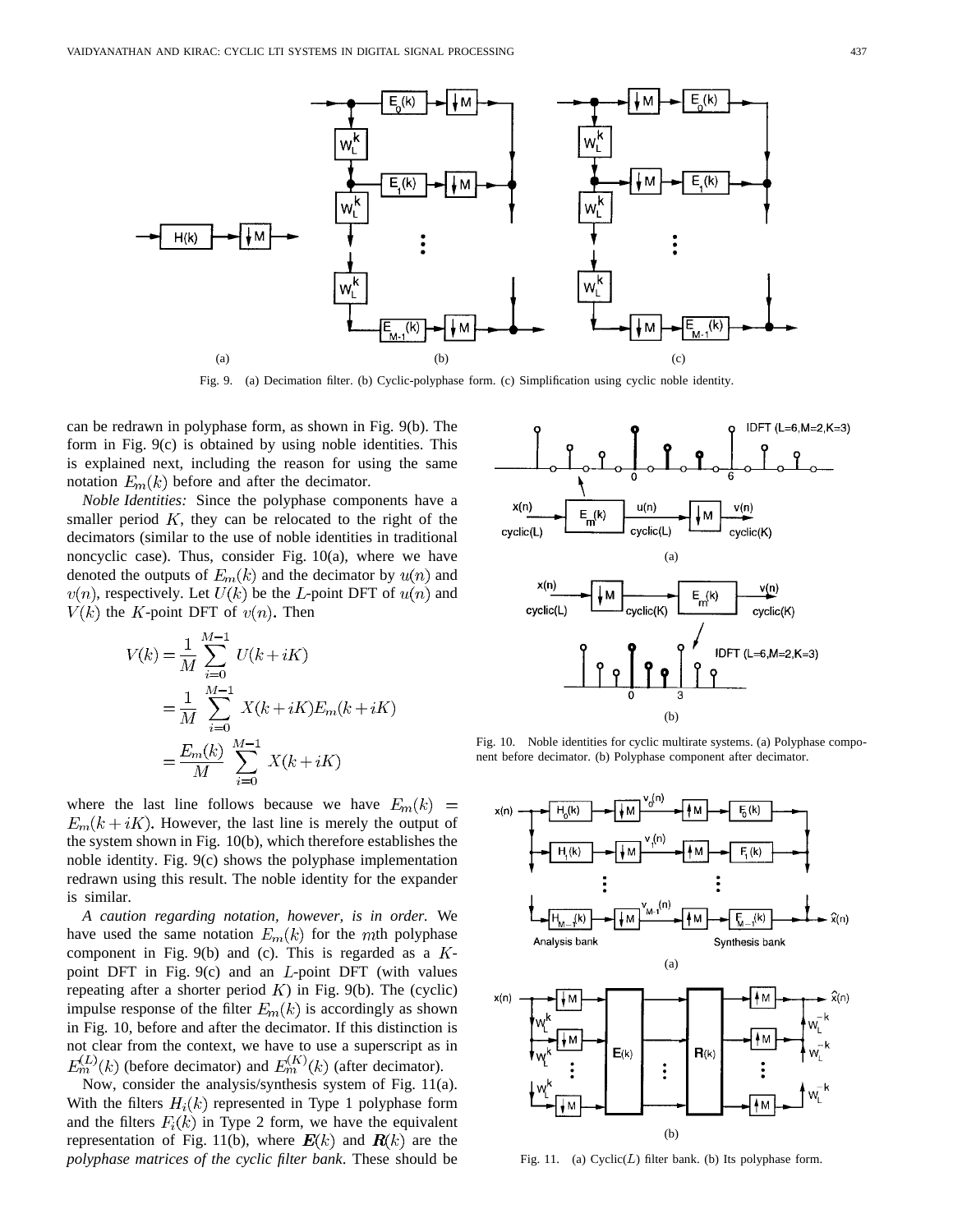interpreted as  $K$ -point DFT's, e.g.,

$$
E(k) = \sum_{n=0}^{K-1} e(n)W_K^{kn}.
$$
 (13)

The filter bank has the *perfect reconstruction* property  $\hat{x}(n) = x(n)$  if and only if the equation  $\mathbf{R}(k)\mathbf{E}(k) = \mathbf{I}$  is satisfied for all the  $K$  values of  $k$ . With a slightly more general definition, we can obtain the analog of [23, (5.6.7)]. The aliascomponent (AC) matrix, which is very useful in the noncyclic case [23], can also be defined for the cyclic case, and the aliasfree and perfect reconstruction conditions can be formulated using this. See Appendix B, which also shows the relation between the cyclic-AC matrix  $\mathbf{H}(k)$  and the polyphase matrix  $E(k)$ , which can be used to express orthonormality directly in terms of the filters  $h_i(n)$ .

## III. ALLPASS AND PARAUNITARY PROPERTIES

The allpass property and, more generally, the paraunitary property play a crucial role in digital filtering and in the theory and implementation of multirate filter banks. We now extend these ideas to the cyclic case.

## *A. Cyclic Allpass Filters*

A cyclic(*L*) allpass system is one for which  $H(k) = e^{j\phi(k)}$ for  $0 \le k \le L - 1$ . A simple example is the first-order system

$$
H(k) = \frac{b^* + W_L^k}{1 + bW_L^k}.
$$
\n(14)

We can always rewrite any cyclic allpass system  $H(k)$  =  $e^{j\phi(k)}$  in rational form

$$
H(k) = \frac{c\sum_{n=0}^{J} b_{J-n}^{*} W_{L}^{kn}}{\sum_{n=0}^{J} b_{n} W_{L}^{kn}}, \quad |c| = 1.
$$
 (15)

For example, we can let  $J = L - 1$  and set  $e^{-j\phi(k)/2}$  $\Sigma_{n=0}^{L-1}$   $b_n W_L^{kn}$ . The coefficients  $b_n$  are essentially the inverse DFT coefficients of  $e^{-j\phi(k)/2}$  and can readily be identified. *More interesting is the open problem of obtaining the rational form with smallest order*

The allpass property in the cyclic case can be expressed entirely in terms of the unitary property of a circulant matrix. For this, consider the  $L \times L$  circulant matrix **H** formed from the impulse response  $h(k)$  demonstrated below for  $L = 4$ .

$$
\mathbf{H} = \begin{bmatrix} h(0) & h(1) & h(2) & h(3) \\ h(3) & h(0) & h(1) & h(2) \\ h(2) & h(3) & h(0) & h(1) \\ h(1) & h(2) & h(3) & h(0) \end{bmatrix}.
$$

We know that circulant matrices are diagonalized by the DFT matrix (which is unitary) and that the eigenvalues are the DFT coefficients  $H(k)$ . That is,

$$
\pmb{H} = \frac{\pmb{W\pmb{\Lambda W}^\dagger}}{M}
$$

where  $W^{\dagger}W = M I$ , and  $\Lambda$  is a diagonal matrix with elements  $H(k)$ . Using this, we can see that  $H^{\dagger}H = I$  if and only if  $|H(k)| = 1$ . Thus, the cyclic allpass property is equivalent to the unitariness of the matrix  $H$ .

The rational form  $(15)$  has nonzero denominator for all k as long as the L-point DFT of  $\{b_n\}$  is nonzero for all k. Equivalently, the polynomial  $\Sigma_n b_n z^{-n}$  should have no zeros at the unit-circle points  $z = W_L^k$ . For the allpass case, we can assume further that  $\sum_n b_n z^{-n}$  has no zeros anywhere on the unit circle because such a zero would also be present in  $\sum_{n=0}^{J} b_{J-n}^* z^{-n}$  and can be cancelled anyway. Thus, any cyclic allpass system can be written as in (15), where  $b_n$  are such that  $\Sigma_n b_n z^{-n}$  is free from unit circle zeros.

## *B. Cyclic Paraunitary Systems and Orthonormal Filter Banks*

The  $M \times M$  cyclic transfer matrix  $E(k)$  is said to be *cyclic-paraunitary* (or cyclic-PU) if it is unitary for all In Sections IV and V, we consider the properties of cyclic-PU systems in greater detail and show that they do not share some of the restrictions of noncyclic PU systems.

We define the  $M$ -band cyclic filter bank [Fig. 11(a)] to be *orthonormal* if the polyphase matrix  $E(k)$  is unitary for all k. That is,  $E(k)$  is cyclic-PU. The perfect reconstruction property then reduces to  $R(k) = E^{T}(k)$ , which can be rewritten in terms of the cyclic( $L$ ) impulse responses as

$$
f_i(n) = h_i^*(-n). \tag{16}
$$

The DFT's are correspondingly related as  $F_i(k) = H_i^*(k)$ . *Recall here that the arguments of*  $h_i(\cdot), f_i(\cdot), H_i(\cdot)$ , and  $F_i(\cdot)$ *are interpreted modulo L*. The above definition of orthonormality is consistent with the statement that the filter bank expands the cyclic( $L$ ) signal  $x(n)$  using an orthonormal basis. Thus, assuming  $\hat{x}(n) = x(n)$  in Fig. 11(a), we have

$$
x(n) = \sum_{i=0}^{M-1} \sum_{\ell=0}^{K-1} v_i(\ell) f_i(n - \ell M), \qquad 0 \le n \le L - 1.
$$
\n(17)

The basis functions are the length- $L$  sequences

$$
\eta_{i,\ell}(n) \stackrel{\Delta}{=} f_i(n - \ell M), \qquad 0 \le n \le L - 1 \tag{18}
$$

where  $0 \le i \le M - 1, 0 \le \ell \le K - 1$ . Thus, there are  $MK = L$  basis functions  $\eta_{i,\ell}(n)$ . It can be shown that the unitarity of  $\mathbf{R}(k)$  is equivalent to orthonormality of the basis  $\eta_{i,\ell}(n)$  (Appendix B). This orthonormality can be reexpressed as

$$
\sum_{n=0}^{L-1} f_i(n) f_m^*(n - M\ell) = \delta(i - m)\delta(\ell). \tag{19}
$$

As in traditional filter banks, orthonormality of the cyclic filter bank implies the following:

- 1) *Unit-energy property:*  $\sum_{n=0}^{L-1} |f_i(n)|^2 = 1$  for all i [and, similarly, for  $h_i(n)$ .
- 2) *Power complementary property:* for all  $k$  [and, similarly, for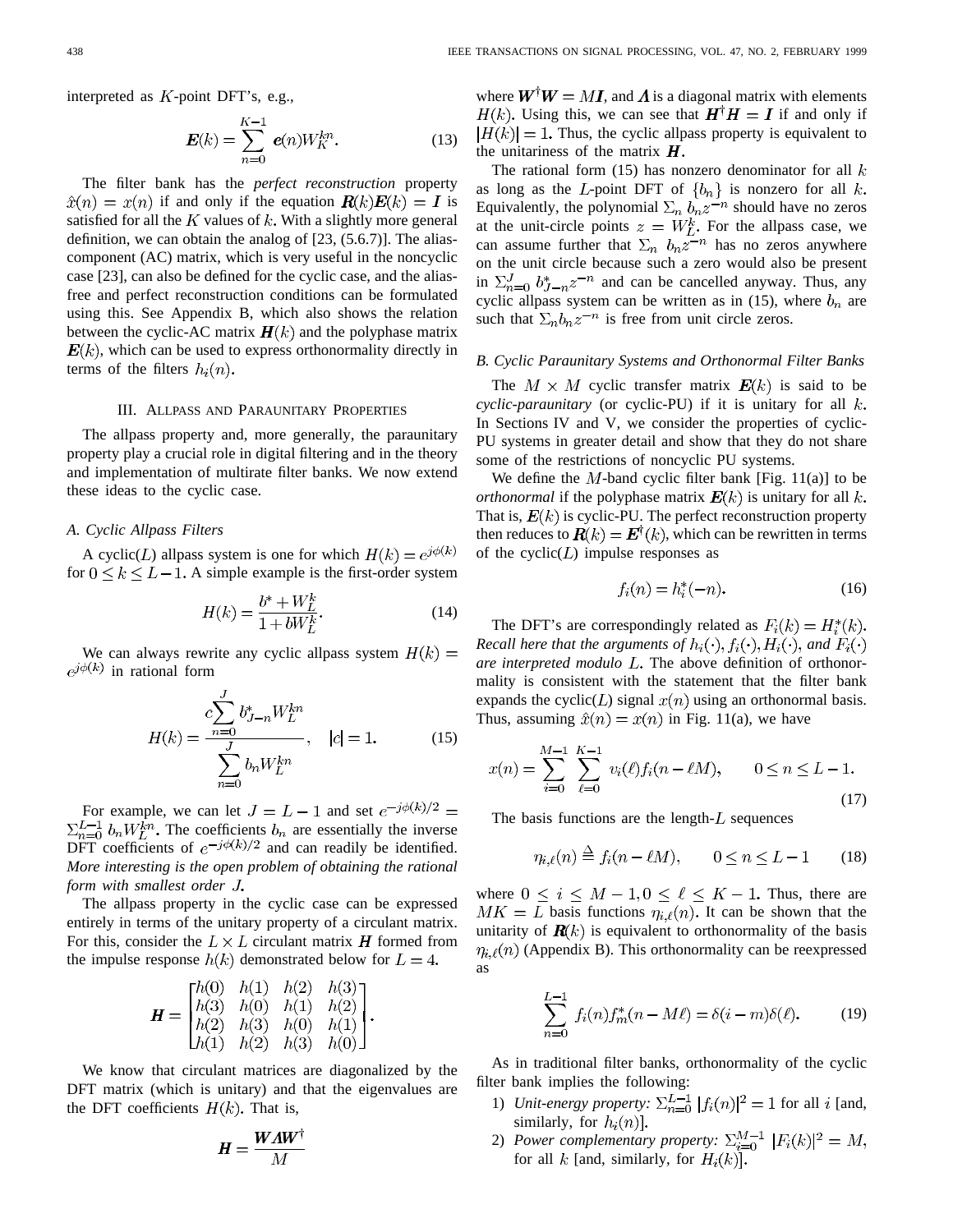## IV. CYCLIC VERSUS NONCYCLIC SYSTEMS

There are several basic differences between the behaviors of cyclic and noncyclic LTI systems. To demonstrate, consider the determinant of a paraunitary matrix. For the noncyclic case, this can be shown to be an allpass function [23]. If  $E(k)$  is cyclic paraunitary, then the same result can be proved, that is,  $[\text{det}E(k)] = e^{j\phi(k)}$  = allpass. However, a difference in behavior arises when we try to relate the degree of determinant to the degree of the system. The degree (or McMillan degree) of a noncyclic system  $\mathbf{E}_{\text{non}}(z)$  is defined as the minimum number of delay elements  $z^{-1}$  required to implement it. By analogy, in the cyclic case, suppose we define the degree of  $E(k)$  to be the minimum number of cyclic delay elements  $W_F^k$ required to implement  $E(k)$ .<sup>2</sup> For noncyclic FIR paraunitary systems, the degree of  $[\text{det}E_{\text{non}}(z)]$  is equal to the degree of  $E_{\text{non}}(z)$  (see [23]), but the same is not true in the cyclic case. For example, consider the cyclic paraunitary system

$$
\boldsymbol{E}(k) = \begin{bmatrix} \cos \theta(k) & \sin \theta(k) \\ -\sin \theta(k) & \cos \theta(k) \end{bmatrix}, \qquad 0 \le k \le L - 1. \tag{20}
$$

Here,  $[\text{det}E(k)] = 1$ . Thus, regardless of the degree of  $E(k)$ , the determinant has degree equal to zero.

Another difference pertains to factorizability. It is wellknown that noncyclic FIR paraunitary systems can be factored [23] in terms of degree-one FIR building blocks. However, in the cyclic case, such factorization is not always possible, as explained at the end of Section V-D.

## *A. The Noncyclic Counterpart*

In the cyclic $(L)$  case, any transfer function can be expressed in the form  $H(k) = \sum_{n=0}^{L-1} h(n)W_L^{kn}$ . The *noncyclic counterpart* of this is defined as

$$
H_{nc}(z) = \sum_{n=0}^{L-1} h(n)z^{-n}.
$$
 (21)

This can be regarded as an interpolated version in the frequency domain, with  $H(k)$  representing the samples of  $H_{nc}(z)$  at the unit-circle points  $z = W_L^{-k} = e^{j2\pi k/L}$ . Similarly, the noncyclic counterpart of the  $M \times M$  cyclic( $L$ ) system  $E(k) = \sum_{n=0}^{L-1} e(n)W_L^{kn}$  is defined by  $\Sigma_{n=0}^{L-1} e(n) z^{-n}$ .<br>The interpolated version or *interpolant*, however, is not

unique. For example, we can find a noncyclic interpolant  $G_{\rm int}(z) = \sum_{n=0}^{N} g(n) z^{-n}$  with  $N > L - 1$  such that  $G_{\text{int}}(W_L^{-k}) = H(k)$ . As another example, consider the cyclic system

$$
\sum_{n=0}^{L-1} a^n W_L^{kn} = \frac{1 - a^L}{1 - aW_L^k}.
$$
 (22)

If we replace  $W_L^k$  with  $z^{-1}$  to obtain an interpolant, then the answer obtained from the left-hand side is different from what

we get from the right-hand side. Two possible interpolants in this case are, therefore,  $\sum_{n=0}^{L-1} a^n z^{-n}$  and  $(1-a^L)/(1-az)^{-1}$ . It is clear that the noncyclic counterpart is only one of the many possible interpolants.<sup>3</sup>

If  $\mathbf{E}_{nc}(z)$  is PU, it readily follows that  $\mathbf{E}(k)$  is cyclic-PU because each  $k$  corresponds to a special  $z$  on the unit circle. However, the converse does not hold, as we shall see. Thus, cyclic paraunitariness is less of a constraint on the coefficients  $e(n)$  than traditional paraunitariness. To demonstrate, consider the second-order cyclic(4) transfer function

$$
G(k) = 0.5 + 0.5(j - 1)W_4^k + 0.5jW_4^{2k}
$$

Using the facts that  $W_4^4 = 1$  and  $W_4^2 = -1$ , it is readily verified that  $|G(k)|^2 = 1$  for all k. Thus,  $G(k)$  is *allpass in the cyclic(4) sense*. However, the noncyclic counterpart  $G_{nc}(z) = 0.5 + 0.5(j - 1)z^{-1} + 0.5jz^{-2}$ , which is an FIR filter, is evidently not allpass. If we now construct the  $M \times M$ polyphase matrix  $\mathbf{E}(k) = G(k) \mathbf{I}_M$  (for arbitrary M) then it is cyclic paraunitary, although the noncyclic counterpart  $\boldsymbol{E}_{nc}(z) = G_{nc}(z) \boldsymbol{I}$  is not paraunitary.

As a second example, consider the cyclic(3) analysis bank

$$
\boldsymbol{H}(k) = \begin{bmatrix} H_0(k) \\ H_1(k) \\ H_2(k) \end{bmatrix} = \boldsymbol{a}_0 + \boldsymbol{a}_1 W_3^k + \boldsymbol{a}_2 W_3^{2k}
$$

where  $a_i$  are the column-vectors given by

$$
\mathbf{a}_0 = \frac{1}{\sqrt{10}} \begin{bmatrix} 1 \\ 1 \\ 0 \end{bmatrix}, \quad \mathbf{a}_1 = \frac{1}{\sqrt{10}} \begin{bmatrix} 1 \\ -1 \\ -2 \end{bmatrix}, \quad \mathbf{a}_2 = \frac{1}{\sqrt{10}} \begin{bmatrix} 1 \\ 0 \\ 1 \end{bmatrix}.
$$

It can be verified that  $H^{\dagger}(k)H(k) = 1$ , that is, the three transfer functions  $H_0(k)$ ,  $H_1(k)$  and  $H_2(k)$  satisfy the *cyclic power complementary* property

$$
|H_0(k)|^2 + |H_1(k)|^2 + |H_2(k)|^2 = 1, \qquad k = 0, 1, 2.
$$

Consider the noncyclic counterpart  $\mathbf{H}_{nc}(z) = \mathbf{a}_0 + \mathbf{a}_1 z^{-1} + \mathbf{a}_2 z^{-1}$  $a_2z^{-2}$ . By explicit calculation, we find that  $H_{nc}(z)H_{nc}(z) \neq$ 1 (e.g., the coefficient of  $z^{-2}$ , which is  $a_0^{\dagger} a_2$ , is nonzero). Thus, the noncyclic counterpart is not power complementary, although the cyclic(3) system is.

#### *B. Nyquist Property, Linear-Phase, and CQF Design*

The next example brings out another difference between cyclic and noncyclic filters. Consider a cyclic(6) transfer function

$$
H_0(k) = (1 + W_6^k - W_6^{2k} + W_6^{3k} + W_6^{4k})/\sqrt{5}
$$

whose impulse response is shown in Fig. 12(a). We can regard this as FIR in the sense that  $h(n)$  is nonzero only on a subset of points in  $0 \le n \le L-1$ . (In the cyclic case, this is the only FIR definition that makes sense). The symmetry of the impulse response implies the linear-phase property, as explicitly seen from

$$
H_0(k) = W_6^{2k}(-1 + 2\cos(\pi k/3) + 2\cos(2\pi k/3)/\sqrt{5}.
$$

<sup>3</sup>The subscript nc will be for "noncyclic counterpart." We will use the subscript int to refer to any interpolated version and the subscript non to indicate any noncyclic system.

<sup>&</sup>lt;sup>2</sup>Notice that the cyclic nature of time makes this rather unnatural. For answer obtained from the left-hand side is different from what<br><sup>2</sup>Notice that the cyclic nature of time makes this rather unnatural. For<br>example, the system  $H(k) = W_L^{(L-1)k}$  requires  $L-1$  cyclic delays but can <sup>2</sup>Notice that the cyclic natu<br>example, the system  $H(k) = W_k^{-k}$ <br>be rewritten as  $H(k) = W_k^{-k}$ be rewritten as  $H(k) = W_L^{-k}$ , requiring only one cyclic advance operator example rev  $W_L^{-k}$ .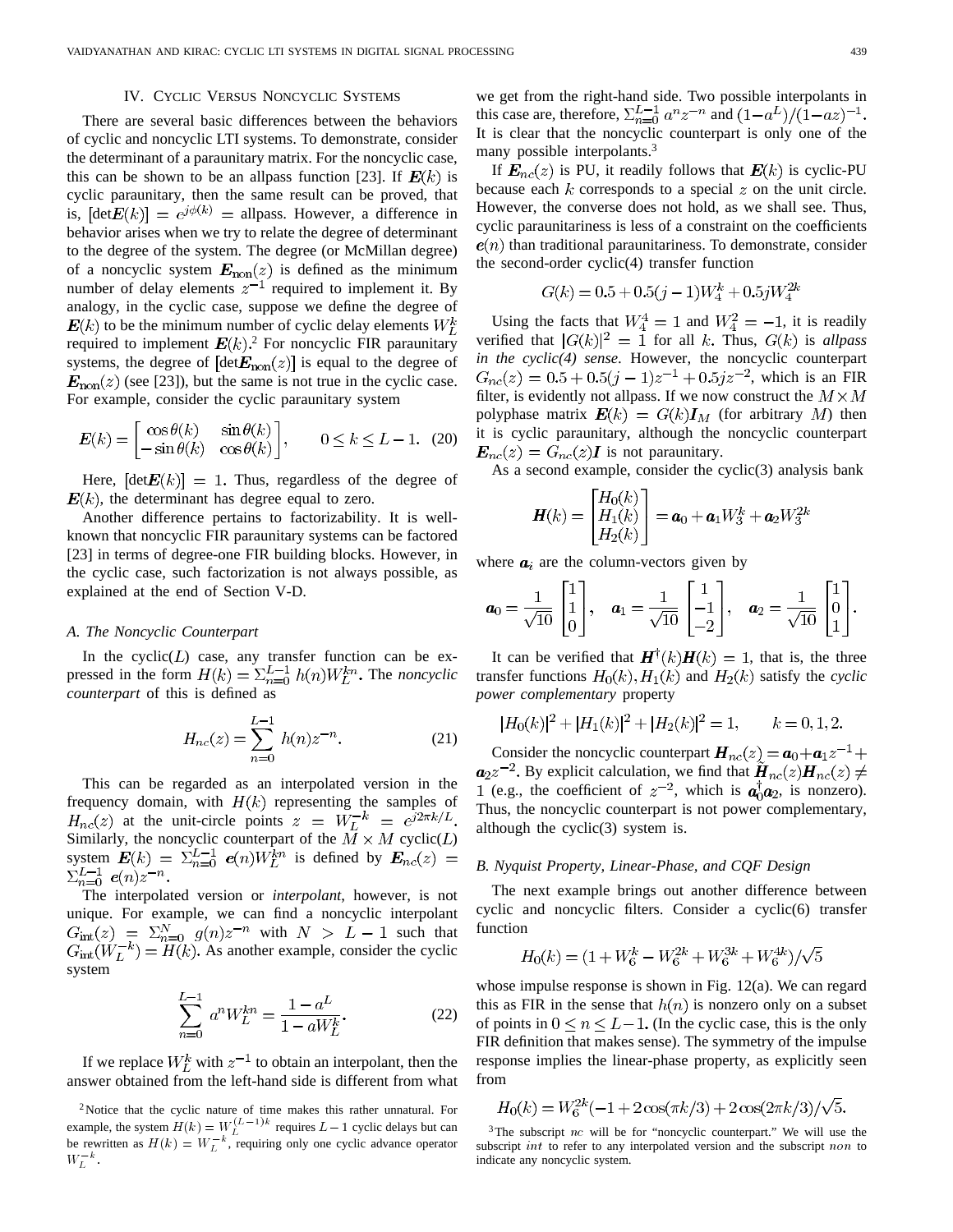

Fig. 12. (a) Cyclic(6) linear-phase FIR filter. (b) Its autocorrelation, which is a halfband filter.

Now, consider the magnitude-squared function  $G(k)$  =  $|H_0(k)|^2$ , whose cyclic(6) impulse response  $g(n)$  is the cyclic convolution of  $h_0(n)$  with  $h_0^*(-n)$ . By explicit computation, we verify that  $g(0) = 1$ , and  $g(2) = g(4) = 0$  [Fig. 12(b)]. That is,  $g(2n) = \delta(n)$ . Therefore, the filter  $G(k)$  has the halfband property [in the cyclic(6) sense], and

$$
G(k) + G(3 + k) = 2, \qquad 0 \le k \le 5. \tag{23}
$$

Equivalently,  $H(k)$  is power symmetric [23] in the cyclic(6) sense

$$
|H_0(k)|^2 + |H_0(3+k)|^2 = 2, \qquad 0 \le k \le 5. \tag{24}
$$

That is, we have found a cyclic(6) filter  $H_0(k)$  that is both linear phase and power symmetric. *This is not possible [23] for the noncyclic FIR case*.

Using the above example, we can construct a two-channel cyclic(6) orthonormal filter bank where the filters are nontrivial linear-phase filters. (Such constructions are not possible in the noncyclic FIR case [23].) For this, choose  $h_0(n)$  as above and the remaining three filters as

$$
h_1(n) = (-1)^n h_0^*(1 - n), \qquad f_k(n) = h_k^*(-n) \tag{25}
$$

for  $k = 0, 1$ , with all arguments interpreted modulo-6. That is,  $H_1(k) = -W_L^k H_0^*(k - K)$ , where  $K = L/2$ , and  $F_i(k) =$  $H_i^*(k)$ . The preceding is an example of a *cyclic(6) version of the CQF design* of Smith and Barnwell [18].

*More on the CQF Design:* Given a cyclic $(L)$  impulse response  $g(n)$  with the property that  $G(k) \geq 0$ , we can construct infinitely many  $cyclic(L)$  two-channel orthonormal filter banks by choosing

$$
H_0(k) = e^{j\phi(k)}\sqrt{G(k)}\tag{26}
$$

and the remaining three filters according to (25). We can regard  $H_0(k)$  as a *cyclic spectral factor* of  $G(k)$ . Recall that for noncyclic FIR filters, the usual definition of spectral factors allows only finitely many phase responses, and the spectral factors all have the same length  $N + 1$ . In (26), however, the phase response  $\phi(k)$  of the spectral factor  $H_0(k)$  is arbitrary. In particular, the choice  $\phi(k) = 0$  would



Fig. 13. (a)  $Cyclic(L)$  FIR filter. (b) Its non-FIR spectral factor.

yield linear-phase analysis filters  $H_0(k)$  and  $H_1(k)$  with good frequency responses [if  $G(k)$  is a good lowpass filter]. However, even if  $G(k)$  is cyclic( $L$ ) FIR [in the sense that  $f(n) = 0$  for  $N < n < L-N$ ; see Fig. 13), the cyclic spectral factor  $H_0(k)$  may not be FIR [i.e.,  $h_0(k)$  could be nonzero for all *An open question here is what is the most general form* of the phase response  $\phi(k)$  that ensures that  $H_0(k)$  is FIR (possibly with length  $N + 1$ )? A related question is the following: For a given  $G(k)$ , what is the minimum-length linear-phase spectral factor?

## V. THE PU INTERPOLATION PROBLEM

Given an arbitrary cyclic( $L$ ) paraunitary system  $H(k)$ , that is, a sequence of  $M \times M$  unitary matrices

$$
H(0), H(1), \cdots, H(L-1) \tag{27}
$$

can we always find a paraunitary interpolant? That is, can we find a system  $\mathbf{H}_{int}(e^{j\omega}) = \sum_{n} h(n)e^{-j\omega n}$  such that its samples at the unit circle points  $z = W_L^{-k}$  agree with  $H(k)$ ? This is the paraunitary interpolation problem. For the scalar case  $(M = 1)$ , this becomes the allpass interpolation problem. For the matrix case (arbitrary  $M$ ), we distinguish between the FIR interpolation problem, where  $H_{int}(z) = \sum_{n=0}^{N} h(n)z^{-n}$ , and the IIR case. In the IIR case, we again distinguish between rational interpolants [where each element in  $H_{int}(z)$  is a ratio of polynomials in  $z^{-1}$ ] and irrational ones. Notice that if the order of the interpolant  $N < L$ , then  $H_{int}(z)$  is the unique noncyclic counterpart  $H_{nc}(z)$  defined in Section IV-A, which is, in general, not PU. Things become more interesting when  $N \geq L$ .

#### *A. Scalar Allpass Interpolation*

Any scalar cyclic allpass filter  $H(k)$  can be written in the form (15), which shows that there exists a noncyclic allpass interpolant  $H_{int}(z) = (c \sum_{n=0}^{J} b_{J-n}^* z^{-n})/(\sum_{n=0}^{J} b_n z^{-n}),$ where  $|c| = 1$ . This interpolant is IIR, and, in general, does not have all poles inside the unit circle. For example, suppose  $N = 1$ , and consider the cyclic allpass filter  $H(k)$  and its interpolant  $H_{\text{int}}(z)$  given as

$$
H(k) = \frac{b^* + W_L^k}{1 + bW_L^k} \qquad H_{int}(z) = \frac{b^* + z^{-1}}{1 + bz^{-1}}.
$$
 (28)

Let  $|b| > 1$ . Then, the cyclic allpass filter is still well defined (because  $1 + bW_L^k \neq 0$  for any k). However, the interpolant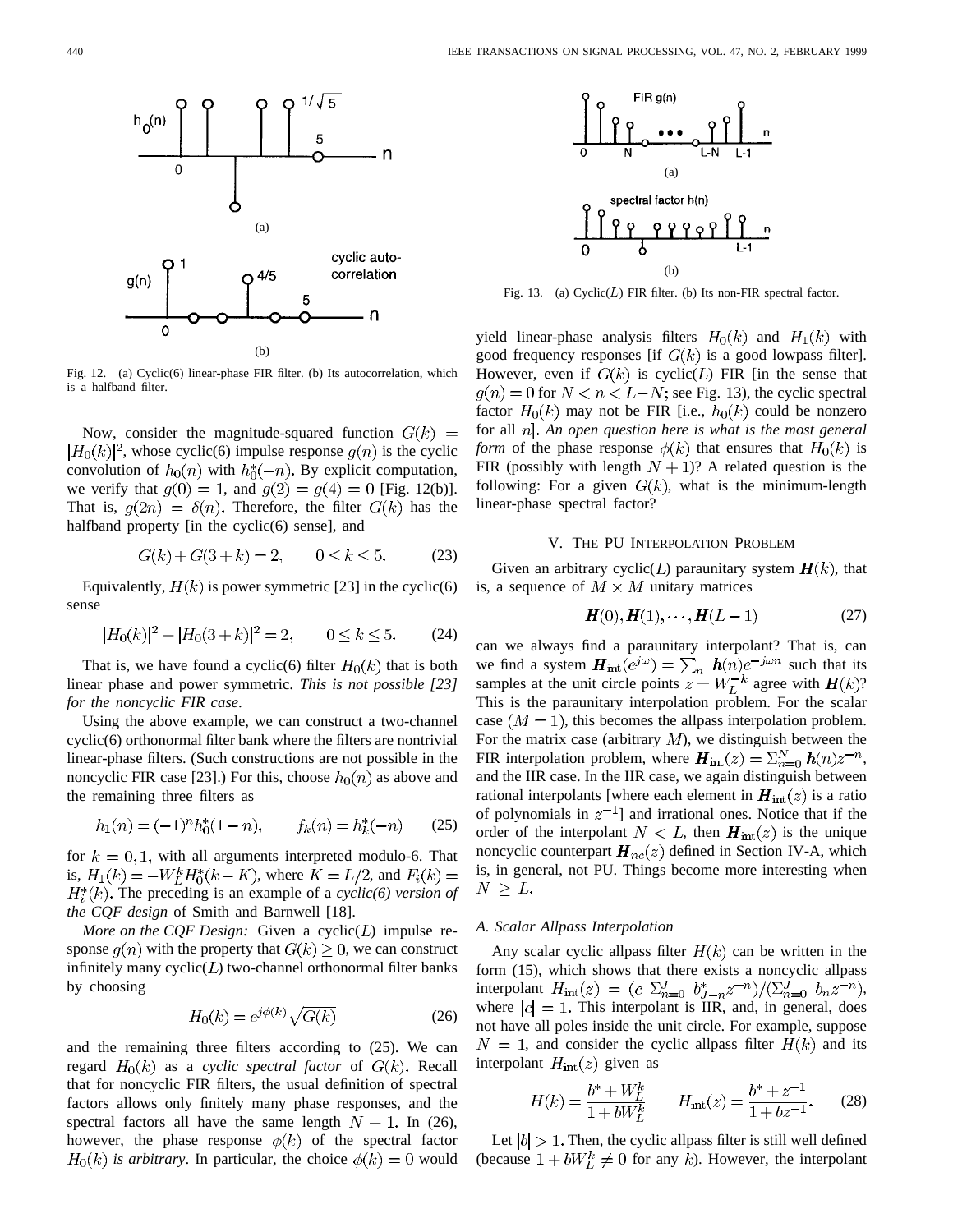$H_{\text{int}}(z)$  represents an allpass filter with a pole outside the unit circle. This raises the following question: Suppose we allow the allpass interpolant to be of higher order  $N$  (even possibly  $N > L$ ). That is, we now have

$$
H(k) = \frac{b^* + W_L^k}{1 + bW_L^k}
$$
  

$$
H_{int}(z) = \frac{c \sum_{n=0}^{N} b_{N-n}^* z^{-n}}{\sum_{n=0}^{N} b_n z^{-n}} = \frac{cz^{-N} \tilde{B}_{int}(z)}{B_{int}(z)}.
$$
 (29)

Can we show that there exists a polynomial  $\sum_{n=0}^{N} b_n z^{-n}$  of some order  $N$  with all its zeros inside the unit circle such that  $H(k) = H_{int}(W_L^{-k})$ ? While the answer to this is not clear, the following example gives evidence to the contrary.

*Example 1—Minimum-Phase Interpolants:* Let  $B(k)$  = with  $b > 1$ , and let  $B_{\rm int}(z) = \sum_{n=0}^{N} b_n z^{-n}$  be an interpolant  $B(k) = B_{\text{int}}(W_L^{-k})$ . In this example, we restrict the coefficients  $b_n$  to also be real. We can find unlimited number of choices of N and  $\{b_n\}$  satisfying these conditions. However, for even  $L$ , there does not exist even one choice such that  $B_{\text{int}}(z)$  has minimum phase (i.e., all zeros in  $|z| < 1$ ). This is proved as follows: Since the coefficients  ${b_n}$  are real, a necessary condition for  $B<sub>int</sub>(z)$  to have minimum phase is that  $B_{\text{int}}(1)$  and  $B_{\text{int}}(-1)$  have the same sign [2]. By setting  $k = 0$  in  $B(k) = B_{int}(W_L^{-k})$ , we find  $B(0) = B_{int}(1)$ . Similarly,  $B(L/2) = B_{int}(-1)$ . Using  $b > 1$ , we therefore conclude

$$
B_{\text{int}}(1) = B(0) = 1 + b > 0
$$
  

$$
B_{\text{int}}(-1) = B(L/2) = 1 - b < 0
$$

Thus,  $B_{\text{int}}(1)$  and  $B_{\text{int}}(-1)$  could never have the same sign no matter how we choose N and  $\{b_n\}$ . Summarizing,  $B(k)$  does not have a minimum-phase interpolant  $B_{int}(z)$ . However, it is still conceivable that the ratio  $B_{\text{int}}(z)/B_{\text{int}}(z)$ has some cancellations, thereby resulting in a stable allpass interpolant. Moreover, we have not considered the possibility of a complex-coefficient interpolant (which is conceivable even for real  $b$ ).

## *B. FIR PU Interpolation*

Given the unitary sequence (27), can we always find a  $M \times M$  PU interpolant restricted to be FIR, i.e., of the form  $H_{\text{int}}(z) = \sum_{n=0}^{N} h(n)z^{-n}$ ? For the scalar case  $(M = 1)$ , the answer is evidently no because the interpolant has to be an FIR allpass function (which cannot be more general than a mere delay). Therefore, we assume  $M \neq 1$ . If we make the restriction  $N < L$ , the coefficients  $h(n)$  are simply the inverse DFT coefficients of  $H_{int}(W_L^{-k})$  and the interpolant is the noncyclic counterpart defined in Section IV-A. This may not be PU as seen from the examples of Section IV-A. More generally, suppose we allow  $N$  to be arbitrarily large but finite. Does this allow us to always find a paraunitary interpolant? In general, the answer is still no, as we shall demonstrate. For this, we first review a well-known result for noncyclic  $2 \times 2$ causal FIR paraunitary matrices [23].

*Theorem 1:* Let  $H_{\text{non}}(z) = \sum_{n=0}^{N} h(n)z^{-n}$  be a 2 × 2 causal FIR system. Then, it is paraunitary if and only if it has the form

$$
\boldsymbol{H}_{\text{non}}(z) = \begin{bmatrix} H_0(z) & e^{j\theta} z^{-n_0} \tilde{H}_1(z) \\ H_1(z) & -e^{j\theta} z^{-n_0} \tilde{H}_0(z) \end{bmatrix}
$$
(30)

where  $\tilde{H}_0(z)H_0(z)+\tilde{H}_1(z)H_1(z)=1$  (power complementary property),  $\theta$  is real, and  $n_0$  is any integer large enough to ensure causality.

A proof is included in Appendix C for completeness. Consider now the cyclic $(L)$  example

$$
\boldsymbol{H}(k) = \begin{bmatrix} e^{j\alpha(k)} & 0\\ 0 & e^{j\beta(k)} \end{bmatrix}
$$
 (31)

which is evidently paraunitary for any arbitrary (real-valued)  $\alpha(k)$  and  $\beta(k)$ . Suppose there exists a noncyclic causal FIR paraunitary interpolant  $\mathbf{H}_{int}(z)$ . If this interpolant is diagonal, then  $H_0(e^{j\omega}) = ce^{-j\omega N}$  and  $\alpha(k)$  has to be of the form  $-2\pi kN/L$  plus a constant. Thus, for arbitrary  $\alpha(k)$  and  $\beta(k)$ , there is no diagonal FIR paraunitary interpolant  $H_{int}(z)$ . How about a nondiagonal interpolant? Since it would have the form (30),  $\alpha(k)$  and  $\beta(k)$  cannot have arbitrary combinations of values. Only those combinations that satisfy the property

$$
\beta(k) = -\alpha(k) - 2\pi k n_0/L + \delta
$$

for some  $\delta$  are allowed. This shows that *cyclic PU systems do not in general have noncyclic FIR paraunitary interpolants*. Whenever such an interpolant does exist, it can be factorized into the form [23]

$$
\boldsymbol{H}_{\text{int}}(z) = \boldsymbol{H}_{\text{int}}(1)(\boldsymbol{I} - \boldsymbol{u}_1 \boldsymbol{u}_1^{\text{T}} + z^{-1} \boldsymbol{u}_1 \boldsymbol{u}_1^{\text{T}}) \cdot (\boldsymbol{I} - \boldsymbol{u}_2 \boldsymbol{u}_2^{\text{T}} + z^{-1} \boldsymbol{u}_2 \boldsymbol{u}_2^{\text{T}}) \cdots (\boldsymbol{I} - \boldsymbol{u}_J \boldsymbol{u}_J^{\text{T}} + z^{-1} \boldsymbol{u}_J \boldsymbol{u}_J^{\text{T}})
$$
(32)

where  $u_i$  are unit norm vectors. By replacing  $z^{-1}$  with  $W_t^k$ , we obtain

$$
H(k) = H(0)(I - u_1u_1^{\dagger} + W_L^k u_1u_1^{\dagger})(I - u_2u_2^{\dagger} + W_L^k u_2u_2^{\dagger})
$$

$$
\cdots (I - u_Ju_J^{\dagger} + W_L^k u_Ju_J^{\dagger})
$$
(33)

which is a factorization of the cyclic-PU system  $H(k)$  in terms of the building blocks  $(I - u_i u_i^{\dagger} + W_L^k u_i u_i^{\dagger})$ . Thus, whenever a noncyclic FIR paraunitary interpolant exists, the cyclic system can be factored as above. Conversely, if the cyclic system can be factored as in (33), then replacing  $W_L^k$  with  $z^{-1}$ , we obtain a FIR paraunitary interpolant. Summarizing we have proved:

*Theorem 2—FIR Interpolants:* Let  $\mathbf{H}(k)$  be a cyclic( $L$ ) paraunitary system, i.e.,  $H(k)$  unitary for  $0 \le k \le L-1$ . Then, it has a noncyclic causal FIR paraunitary interpolant  $\mathbf{H}_{int}(z)$ if and only if  $H(k)$  can be factorized in the form (33), where  $u_i$  are unit-norm vectors. ♦

## *C. IIR Paraunitary Interpolation*

If we do not restrict the interpolant to be FIR, then we can always find a paraunitary interpolant for the unitary sequence (27). For this, we simply define

$$
\boldsymbol{H}_{\mathrm{int}}(e^{j\omega}) = \boldsymbol{H}(k), \qquad \frac{2\pi k}{L} \le \omega < \frac{2\pi(k+1)}{L} \tag{34}
$$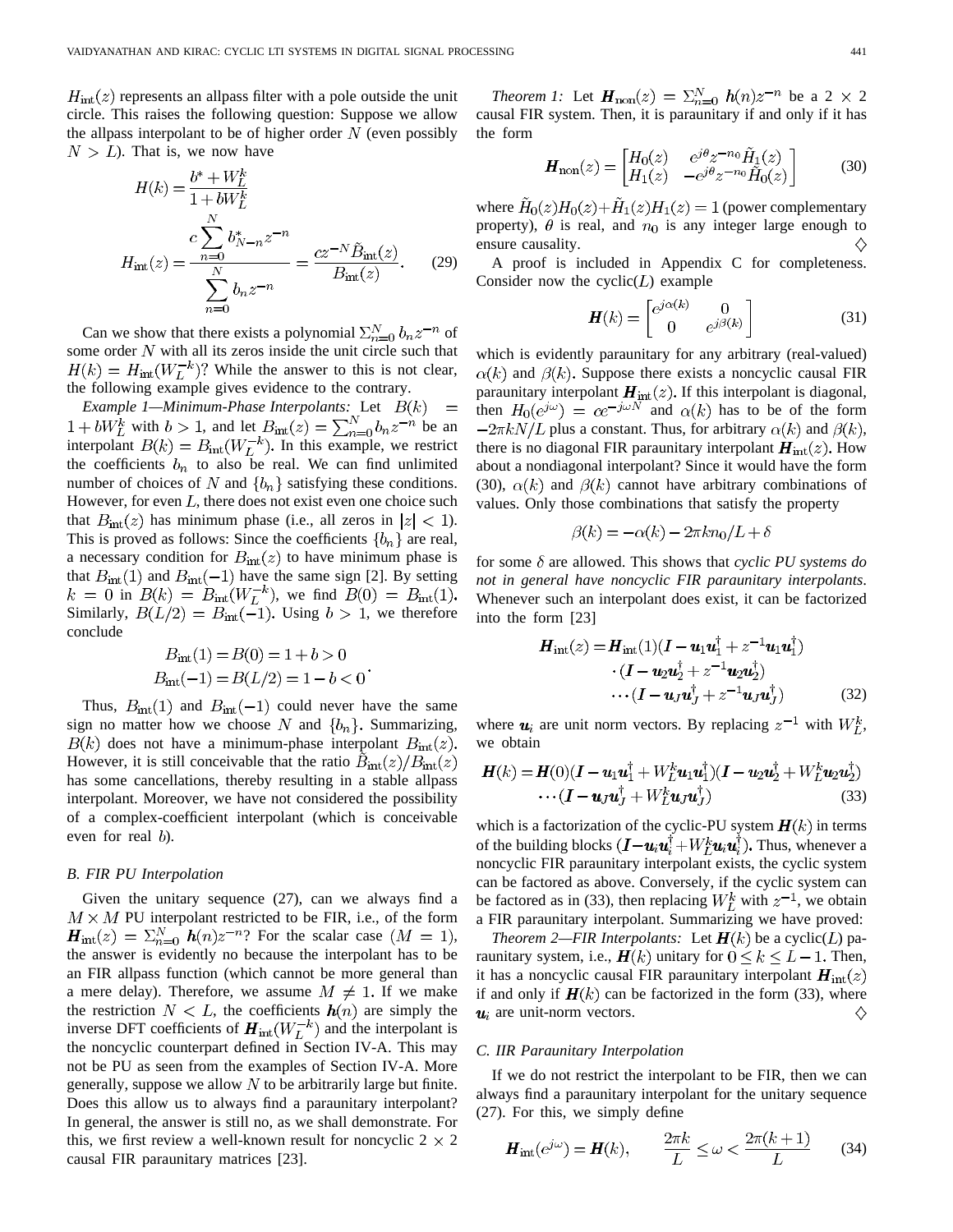for  $0 \leq k \leq L-1$ . Then, the sampled values  $H_{\text{int}}(W_L^{-k})$ are evidently equal to  $H(k)$ . The interpolant  $H_{int}(e^{j\omega})$  is a piecewise constant and has discontinuities at the frequencies  $2\pi k/L$ . It is therefore not a rational function in  $e^{j\omega}$ , i.e., the elements in the matrix are not ratios of polynomials in  $z$ . The following theorem asserts that we can *always construct rational solutions* in the IIR case. Stability of the interpolant, however, is not asserted.

*Theorem 3—IIR Interpolants:* Let  $H(0), H(1), \cdots H(L -$ 1) be a sequence of  $M \times M$  unitary matrices. Then, there exists a causal system with rational transfer matrix  $\boldsymbol{H}_{int}(z)$ such that  $\mathbf{H}_{int}(W_L^{-k}) = \mathbf{H}(k)$ .

*Proof:* The crucial building block is the matrix

$$
U_k(z) \stackrel{\Delta}{=} \mathbf{I} - \mathbf{u}\mathbf{u}^{\dagger} + z^{-1}F_k(z)\mathbf{u}\mathbf{u}^{\dagger}
$$

where  $F_k(z)$  is a rational allpass filter, and  $\boldsymbol{u}$  is a unit-norm vector. We can verify that  $U_k(z)$  is PU, that is,  $U_k(z)U_k(z) =$ **I.** Suppose the allpass filter  $F_k(z)$  is chosen such that

$$
F_k(W_L^{-m}) = \begin{cases} W_L^{-m}, & m \neq k \\ -W_L^{-m}, & m = k. \end{cases}
$$

We can regard  $F_k(z)$  as a rational allpass interpolant (Section V-A) with samples at  $z = W_L^{-m}$  as specified above. With this choice of  $F_k(z)$ , the matrix  $U_k(z)$ , sampled at  $z = W_L^{-m}$ , yields

$$
U_k(W_L^{-m}) = \begin{cases} I, & \text{for all } m \neq k \\ I - 2uu^{\dagger}, & \text{for } m = k. \end{cases}
$$

Now, any  $M \times M$  unitary matrix can be expressed as a product of  $M-1$  matrices of the form  $\bm{I}$ -2 $\bm{uu}^{\dagger}$ . More precisely [23], each matrix  $H(k)$  in the given unitary sequence can be expressed as

$$
\begin{aligned} \mathbf{H}(k) &= (\mathbf{I} - 2\mathbf{u}_{1,k}\mathbf{u}_{1,k}^\dagger)(\mathbf{I} - 2\mathbf{u}_{2,k}\mathbf{u}_{2,k}^\dagger) \\ &\cdots (\mathbf{I} - 2\mathbf{u}_{M-1,k}\mathbf{u}_{M-1,k}^\dagger)\mathbf{\Lambda}(k) \end{aligned}
$$

where  $u_{i,k}$  are unit-norm vectors, and  $A(k)$  is diagonal with *nth* diagonal element  $e^{j\theta_{k,n}}$ . We can find a rational allpass filter  $F_n(z)$  such that

$$
F_n(W_L^{-m}) = \begin{cases} 1, & m \neq k \\ e^{j\theta_{k,n}}, & m = k. \end{cases}
$$

Then, the diagonal matrix  $D_k(z)$  with diagonal elements  $F_n(z)$  has the unit-circle samples

$$
D_k(W_L^{-m}) = \begin{cases} I, & m \neq k \\ A(k), & m = k. \end{cases}
$$

By multiplying matrices of the form  $U_k(z)$  and  $D_k(z)$ , we can define a noncyclic paraunitary system  $G_k(z)$  such that

$$
\mathbf{G}_k(W_L^{-m}) = \begin{cases} \mathbf{I}, & m \neq k \\ \mathbf{H}(k), & m = k. \end{cases}
$$

The product  $\mathbf{H}_{int}(z) = \mathbf{G}_0(z)\mathbf{G}_1(z)\cdots \mathbf{G}_{L-1}(z)$  then represents a rational IIR PU interpolant for the given matrix sequenence  $\{H(k)\}.$  $\nabla\nabla\nabla$ 

#### *D. Summary of Interpolants and Factorizability*

It is well known that noncyclic FIR PU systems can be factored [23] in terms of the building blocks  $\mathbf{I} - \mathbf{u}_i \mathbf{u}_i^{\dagger} +$  $z^{-1}u_iu_i^{\dagger}$ , where  $u_i^{\dagger}u_i = 1$ . However, in the cyclic case, factorization in terms of  $(I - u_i u_i^{\dagger} + W_L^k u_i u_i^{\dagger})$  is not always possible. In fact, Theorem 2 shows that such factorization is possible if and only if there exists an FIR PU interpolant. However, the fact that there always exists a rational IIR interpolant (Theorem 3) means, in particular, that we can obtain a factorization of the cyclic system  $H(k)$  in terms of slightly *modified building* blocks. These have the form  $U_k(z)$  and  $D_k(z)$  discussed above, with  $z^{-1}$  replaced by  $W_L^k$ everywhere.

#### VI. STATE-SPACE DESCRIPTIONS FOR CYCLIC LTI SYSTEMS

In Section II-A, we considered cyclic difference equations and recursive structures for cyclic transfer functions. Statespace descriptions allow us to generalize these ideas. From the direct-form structure of Fig. 6, we can identify a set of  $N$ state variables  $v_i(n)$  (outputs of the unit delay elements  $W_t^k$ ) and obtain equations of the form

$$
\mathbf{v}(n+1) = \mathbf{A}\mathbf{v}(n) + \mathbf{B}\mathbf{x}(n)
$$
  

$$
\mathbf{y}(n) = \mathbf{C}\mathbf{v}(n) + \mathbf{D}\mathbf{x}(n)
$$
 (35)

where  $v(n)$  is the state vector given by

$$
\mathbf{v}(n) = [v_1(n) \quad v_2(n) \quad \cdots \quad v_N(n)]^T. \tag{36}
$$

More generally, given any structure for a cyclic LTI system, we can identify the outputs of the cyclic delay elements  $W_L^k$  as the state variables and obtain the above equations. Since this system can have multiple inputs and outputs, we have used bold letters  $x(n)$  and  $y(n)$  above. Repeated use of the first equation in (35) yields  $v(L) = A^L v(0) +$ , a linear combination of samples of  $x(n)$ . Since all the time indices are interpreted modulo-L, we have  $v(L) = v(0)$ , and

$$
(\mathbf{I} - \mathbf{A}^{L})\mathbf{v}(0) = \text{linear combination of samples of } \mathbf{x}(n). \tag{37}
$$

Thus, we can identify the initial state  $\mathbf{v}(0)$ , provided is nonsingular, i.e., no eigenvalue of A has the form  $W_L^m$ for any integer  $m$ . In other words, the eigenvalues of  $\boldsymbol{A}$ should not be at the unit-circle points indicated in Fig. 2. This nonsingularity condition can be understood in another way. If we evaluate the frequency response  $H(k)$  explicitly, we would have the form

$$
H(k) = D + C(W_L^{-k}I - A)^{-1}B = \frac{P(k)}{\det(W_L^{-k}I - A)}.
$$
 (38)

The eigenvalue condition on  $\boldsymbol{A}$  implies that the preceding denominator det $(W_L^{-k}I - A)$  is nonzero for all integers k. As long as the eigenvalue condition is satisfied,  $H(k)$  is defined for all k, and we can uniquely identify an "initial state"  $\mathbf{v}(0)$ for any input sequence  $\{x(n)\}.$ 

Even though the expression for  $H(k)$  resembles the noncyclic case  $H_{\text{non}}(z) = D + C(zI - A)^{-1}B$ , the impulse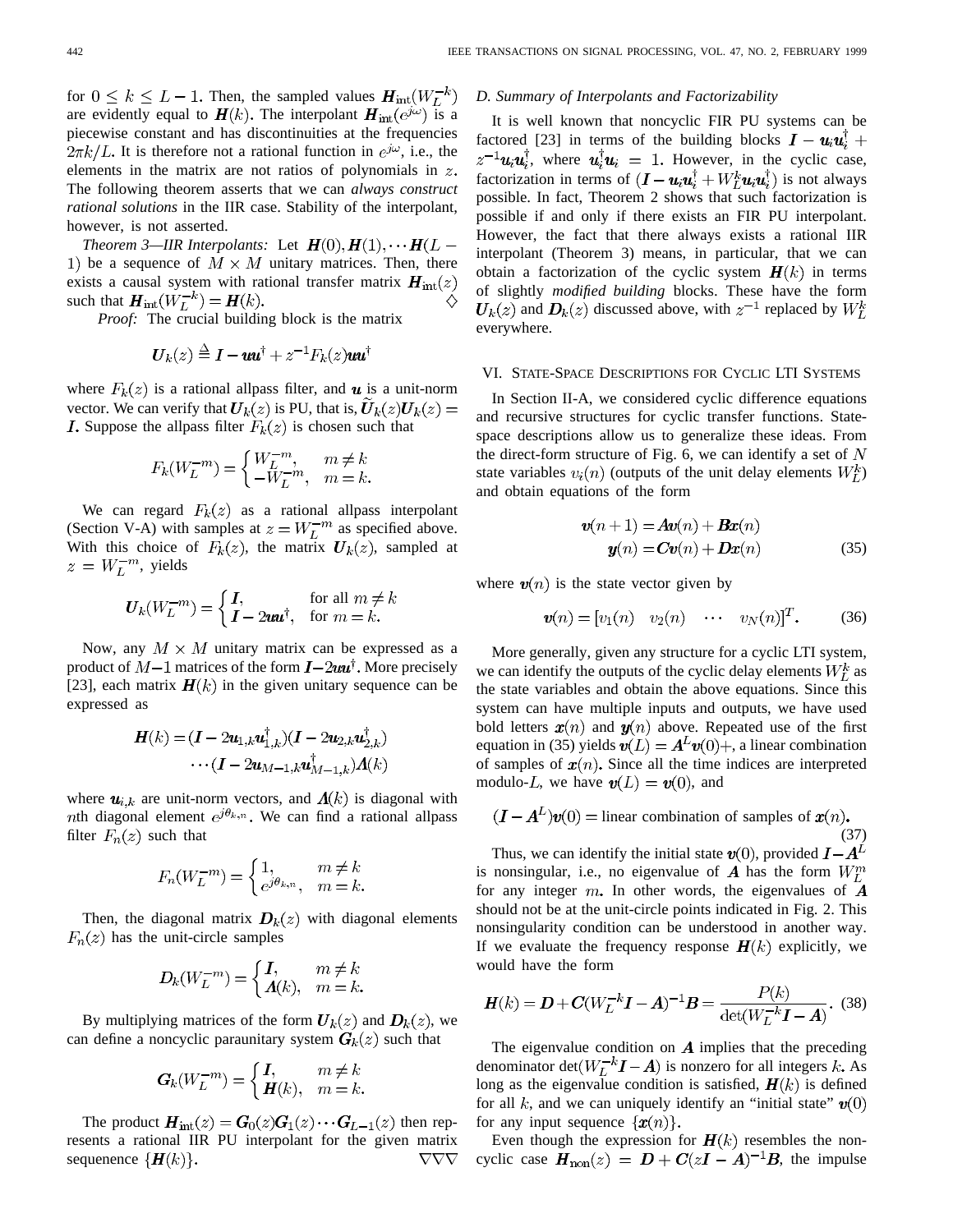response matrix  $\mathbf{h}(n)$  takes a slightly different form as compared with the noncyclic case [23]

$$
h(n) = \begin{cases} D + CA^{L-1}(I - A^{L})^{-1}B, & n = 0\\ CA^{n-1}(I - A^{L})^{-1}B, & 1 \le n \le L - 1 \end{cases}
$$
(39)

Notice, for example, that  $h(0) \neq D$ , which is a departure from the noncyclic case. These differences arise because the initial condition  $v(0)$  is predetermined, as explained earlier, and cannot be set to zero (as we would in the noncyclic case). We can verify by explicit computation that the expressions for  $h(n)$  and  $H(k)$  are indeed related as  $H(k) = \sum_{n=0}^{L-1} h(n)W_L^{nk}$ . As a final remark, we mention that although the computation of  $v(0)$ , in general, requires an initial overhead, such a computation followed by the recursive computation of  $y(n)$ as in (35) is often more economic than direct or FFT-based circular convolution of  $x(n)$  and  $h(n)$ .

*Similarity Transformations:* If we define a new state-space description by using the familiar similarity transformation , we can verify that the new system  $(A_1, B_1, C_1, D)$  has the same  $h(n)$ . The reason for this is that we can verify by substitution that  $CA^{n-1}(I-A^L)^{-1}B$  is unchanged by the similarity transform for any  $n \geq 1$ . Thus, we can find equivalent cyclic statespace realizations by using similarity transforms. Note that even though  $\bm{D}$  does not represent  $\bm{h}(0)$ , it is still unchanged in the similarity transformation.

#### *A. Reachability and Observability*

The ideas of reachability and observability [6], [9], [23] can be extended to cyclic LTI systems, but there are some differences from the traditional noncyclic case. For example, we will see that reachability and observability together do not imply minimality. The cyclic LTI system is said to be reachable if we can arrive at any chosen final value  $v_f$  for the state vector  $\mathbf{v}(n)$  at any chosen time n by proper choice of the input sequence  $x(\cdot)$ . To quantify this, consider the state recursion  $v(n+1) = Av(n) + Bx(n)$  again. If we apply this L times and use the periodicity conditions  $v(n+L) = v(n)$ and  $\mathbf{x}(n+L) = \mathbf{x}(n)$ , we find

$$
(\boldsymbol{I} - \boldsymbol{A}^{L})\boldsymbol{v}(n) = \underbrace{\begin{bmatrix} \boldsymbol{B} & \boldsymbol{A}\boldsymbol{B} & \cdots & \boldsymbol{A}^{L-1}\boldsymbol{B} \end{bmatrix}}_{\mathcal{R}_{A,B}(L)} \begin{bmatrix} \boldsymbol{x}(n-1) \\ \boldsymbol{x}(n-2) \\ \vdots \\ \boldsymbol{x}(n-L) \end{bmatrix}}_{\mathcal{A}(0)}.
$$

Here, we have used the notation that for any positive integer  $i$ 

$$
\mathcal{R}_{A,B}(i) \stackrel{\Delta}{=} [\mathbf{B} \quad \mathbf{A}\mathbf{B} \quad \cdots \quad \mathbf{A}^{i-1}\mathbf{B}]. \tag{41}
$$

Let N denote the state dimension (size of  $\mathbf{v}(n)$ ) and r the number of inputs (size of  $x(n)$ ). Then,  $\mathcal{R}_{A,B}(i)$  is a  $N \times ir$ matrix with rank  $\leq N$ . The matrix  $\mathcal{R}_{A,B}(L)$ , in particular, has size  $N \times Lr$ . Assume that  $(I - A^L)$  is nonsingular for reasons explained earlier. It is then clear that we can attain any value for the state  $v(n)$  at any time n by application of a suitable input  $x(n-1), x(n-2), \dots, x(n-L)$  if and only if the matrix  $\mathcal{R}_{A,B}(L)$  has rank N. This gives a test for reachability. Now, two cases should be distinguished.

- 1) Let  $N \leq L$ . Then, the rank of  $\mathcal{R}_{A,B}(N)$  will be equal to that of  $\mathcal{R}_{A,B}(L)$  (Cayley–Hamilton theorem). Then, the reachability test reduces to the conventional one. Moreover, in the nonreachable case, we can perform the usual reduction, and reduce the size  $N$  of the state vector.
- 2) Let  $N > L$ . This is possible in the mimo case (e.g., if  $H(k) = W_L^k I_r$ , then  $N = r$ , regardless of *L*). For this case, two subcases are possible.
	- a) The rank of  $\mathcal{R}_{A,B}(L)$  is already N; therefore, the system is reachable.
	- b) The rank of  $\mathcal{R}_{A,B}(L)$  is smaller than that of  $\mathcal{R}_{A,B}(N)$ . If the latter is also less than N, we can perform the usual reduction and reduce the size N of the state vector. If the rank of  $\mathcal{R}_{A,B}(N)$  is already  $N$ , we cannot do this, but we might still be able to perform a reduction of the cyclic state-space equations, as we shall demonstrate below.

State observability in a cyclic LTI system can also be defined similar to the traditional case but with some subtle distinctions between the cases  $N \leq L$  and  $N > L$ . First, assume  $N \leq L$ . The output equation  $y(n) = Cv(n) + Dx(n)$  can be repeatedly applied to yield

$$
\begin{bmatrix}\ny(n) \\
y(n+1) \\
\vdots \\
y(n+N-1)\n\end{bmatrix}
$$
\n
$$
=\underbrace{\begin{bmatrix}\nC \\
CA \\
\vdots \\
CA^{N-1}\n\end{bmatrix}}_{\mathcal{S}_{C,A}(N)}\nu(n) + \text{func. of } x(n), x(n+1)\cdots x(n+N-1).
$$
\n(42)

The initial state  $v(n)$  can be uniquely found from the N samples of the input and output in this equation, as long as the matrix  $S_{C,A}(N)$ , which has N columns, has rank N. If  $N > L$ , the preceding equation is not meaningful because  $y(i)$ and  $x(i)$  repeat with period L. In this case, however, we have a very unusual situation. If the input and output are known for all L values of time, then in particular,  $x(i)$  is known for all i, and we can identify the state  $\mathbf{v}(n)$  for all n using the state recursion. Thus, the notion of observability becomes trivial for  $N > L$ .

*Example 2:* Consider the cyclic system

$$
H(k) = 1 + aW_L^k + a^2W_L^{2k} + \dots + a^{L-1}W_L^{(L-1)k}
$$
 (43)

for which a direct-form implementation is shown in Fig. 14(a). With state variables as indicated, the state-space description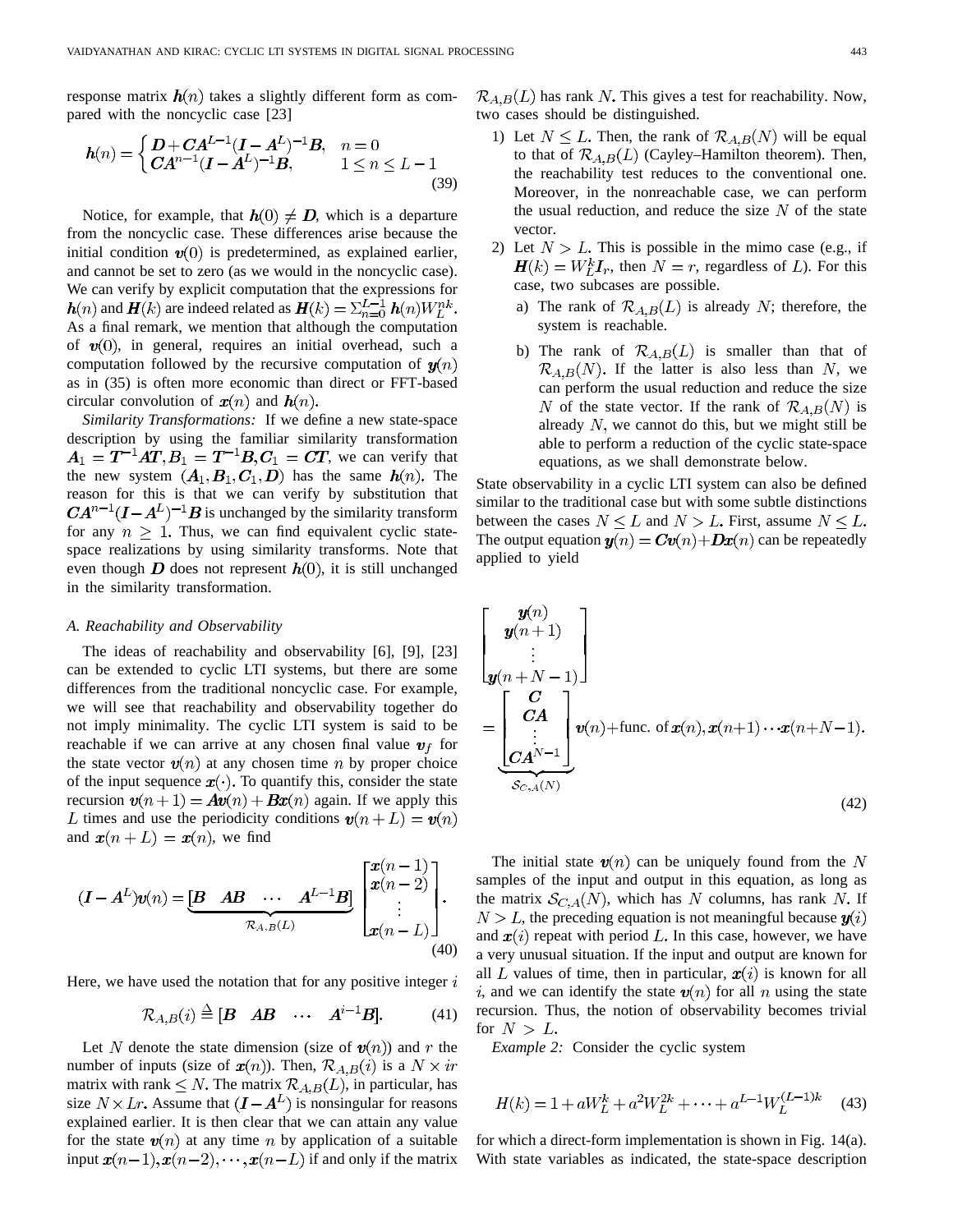

used. (b) Only one state variable used.

 $(A, B, C, D)$  can readily be identified, yielding

$$
A = \begin{bmatrix} 0 & 1 & 0 & \cdots & 0 \\ 0 & 0 & 1 & \cdots & 0 \\ \vdots & \vdots & \vdots & \ddots & \vdots \\ 0 & 0 & 0 & \cdots & 1 \\ 0 & 0 & 0 & \cdots & 0 \end{bmatrix}, \qquad B = \begin{bmatrix} 0 \\ 0 \\ \vdots \\ 0 \\ 1 \end{bmatrix}
$$
  

$$
C = [a^{L-1} \quad a^{L-2} \quad \cdots \quad a] \qquad D = 1. \qquad (44)
$$

Note that the number of state variables  $N = L - 1$ . From the preceding, we verify that

$$
\mathcal{R}_{A,B}(L) = \begin{bmatrix} 0 & 0 & \cdots & 0 & 1 & 0 \\ 0 & 0 & \cdots & 1 & 0 & 0 \\ \vdots & \vdots & \ddots & \vdots & \vdots & \vdots \\ 0 & 1 & \cdots & 0 & 0 & 0 \\ 1 & 0 & \cdots & 0 & 0 & 0 \end{bmatrix}
$$

$$
\mathcal{S}_{C,A}(N) = \begin{bmatrix} a^{L-1} & a^{L-2} & \cdots & a \\ 0 & a^{L-1} & \cdots & a^2 \\ \vdots & \vdots & \ddots & \vdots \\ 0 & 0 & \cdots & a^{L-1} \end{bmatrix} . \tag{45}
$$

Since  $N = L - 1$ ,  $\mathcal{R}_{A,B}(L)$  has size  $(L - 1) \times L$ , and  $\mathcal{S}_{C,A}(N)$  has size  $(L-1)\times(L-1)$ . Both of these matrices have rank  $N = L - 1$  (assuming, of course,  $a \neq 0$ ), showing that the structure is both reachable and observable. Notice, however, that the system  $H(k)$  can be rewritten in the recursive form

$$
H(k) = \frac{1 - a^L}{1 - aW_L^k}
$$
 (46)

using the fact that  $W_L^L = 1$ . This yields the simpler recursive implementation requiring only one cyclic delay  $W_L^k$ [Fig. 14(b)]. We can verify that the state space description of the simplified structure is

$$
A=a
$$
,  $B=1$ ,  $C=a(1-aL)$ ,  $D=1-aL$ . (47)

In this case, the number of state variables  $N = 1$ . We readily verify that  $\mathcal{R}_{A,B}(1) = 1$  and  $\mathcal{S}_{C,A}(1) = a(1 - a^L)$ . Therefore,  $\mathcal{R}_{A,B}(L)$  and  $\mathcal{S}_{C,A}(N)$  have rank N, and the structure is reachable and observable (assuming  $a \neq 0$  and  $a^L \neq 1$ ). Thus the two structures shown in Fig. 14 are two reachable

and observable implementations of  $H(k)$  with different state dimensions. The first one requires  $L-1$  cyclic delays (the  $W_L^k$  elements), whereas the second structure requires only one cyclic delay. Notice also that the quantity  $D$  is different for the two structures, unlike noncyclic systems. This is consistent with the fact that for cyclic systems  $h(0) \neq D$  but is given by the more elaborate expression (39).

*Example 3:* Consider the  $2 \times 2$  cyclic system shown in Fig. 15(a), and assume  $L = 3$ . The number of state variables is  $N = 4$ . The state space description has

$$
A = \begin{bmatrix} 0 & 1 & 0 & 0 \\ 0 & 0 & 1 & 0 \\ 0 & 0 & 0 & 1 \\ 0 & 0 & 0 & 0 \end{bmatrix}, \quad B = \begin{bmatrix} 0 & 0 \\ 1 & 1 \\ 0 & 0 \\ 1 & 1 \end{bmatrix}
$$

$$
C = \begin{bmatrix} 0 & 0 & 1 & 0 \\ 1 & 0 & 0 & 0 \end{bmatrix}.
$$
(48)

Then, explicit computation shows that

$$
\mathcal{R}_{A,B}(L) = \begin{bmatrix} 0 & 0 & 1 & 1 & 0 & 0 \\ 1 & 1 & 0 & 0 & 1 & 1 \\ 0 & 0 & 1 & 1 & 0 & 0 \\ 1 & 1 & 0 & 0 & 0 & 0 \end{bmatrix}
$$

$$
\mathcal{R}_{A,B}(N) = \begin{bmatrix} 0 & 0 & 1 & 1 & 0 & 0 & 1 & 1 \\ 1 & 1 & 0 & 0 & 1 & 1 & 0 & 0 \\ 0 & 0 & 1 & 1 & 0 & 0 & 0 & 0 \\ 1 & 1 & 0 & 0 & 0 & 0 & 0 & 0 \end{bmatrix}
$$

$$
\mathcal{S}_{C,A}(2) = \begin{bmatrix} 0 & 0 & 1 & 0 & 0 & 0 & 0 & 0 \\ 1 & 0 & 0 & 0 & 0 & 0 & 0 & 0 \\ 0 & 0 & 0 & 1 & 0 & 0 & 0 & 0 \\ 0 & 1 & 0 & 0 & 0 & 1 & 0 & 0 \end{bmatrix}.
$$

Thus,  $\mathcal{R}_{A,B}(L)$  has rank  $3 < N$ , which shows that the cyclic system is not reachable. However,  $\mathcal{R}_{A,B}(N)$  has rank 4. Since  $\mathcal{S}_{C,A}(2)$  has rank 4, so does  $\mathcal{S}_{C,A}(N)$ . Therefore, we cannot perform state reduction using classical techniques. In this example, however, it is possible to perform state reduction of the cyclic system by simple manipulations of the structure and by using the fact that  $W_L^3 = 1$ . For this, we notice the identity

$$
\begin{bmatrix} 1 & 1 \\ 1 & 1 \end{bmatrix} \begin{bmatrix} 1 & 0 \\ 0 & x \end{bmatrix} \begin{bmatrix} 1 & 1 \\ 1 & 1 \end{bmatrix} = (1+x) \begin{bmatrix} 1 & 1 \\ 1 & 1 \end{bmatrix}
$$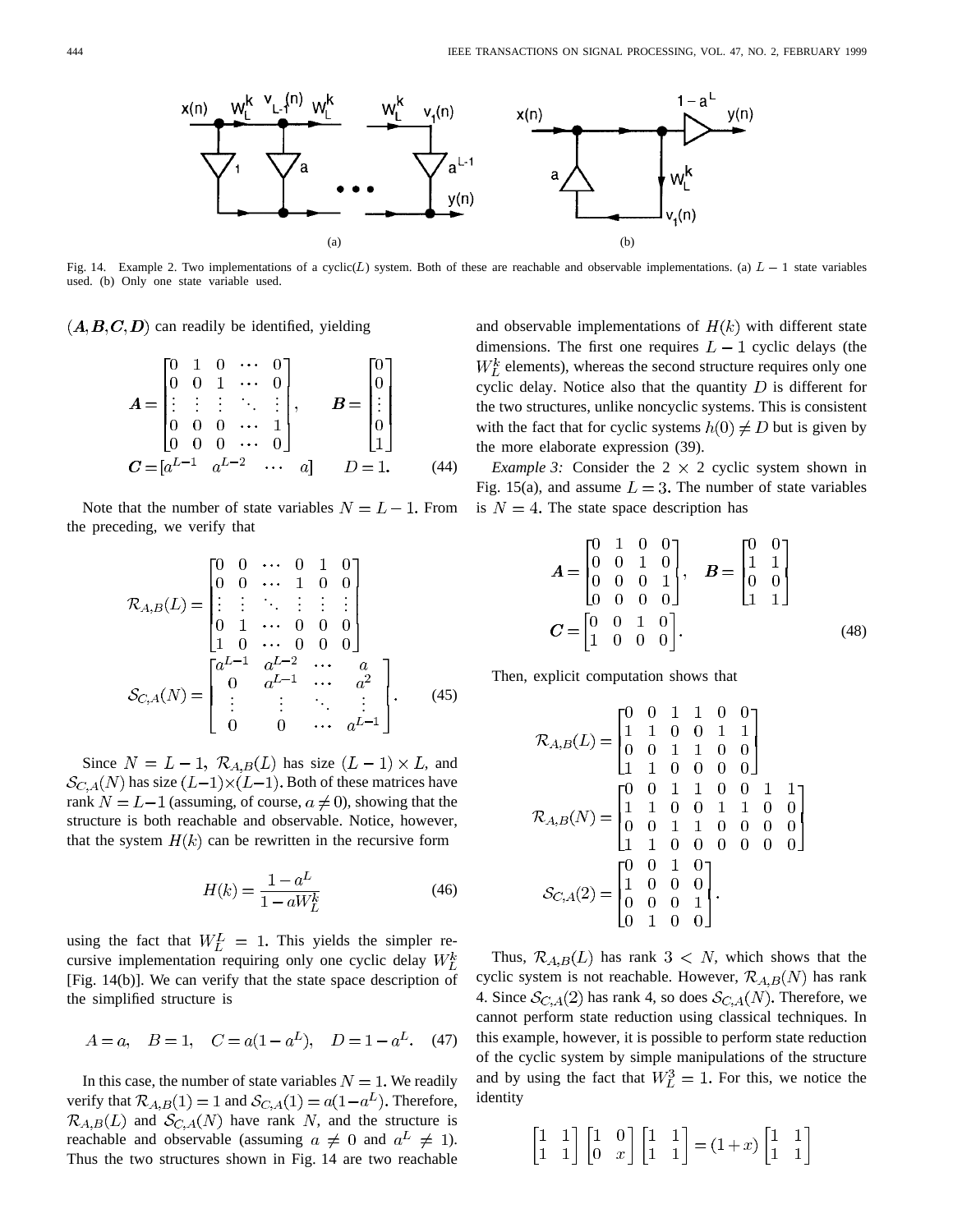

Fig. 15. Example 3. (a) Cyclic(3) system requiring four cyclic delays. (b) Reduced system requiring two cyclic delays. Classical techniques cannot be used to perform this reduction.

which shows that the transfer matrix of Fig. 15(a) is eventually

$$
\mathbf{H}(k) = \begin{bmatrix} 1 + W_3^{2k} & 0 \\ 0 & W_3^{2k} + W_3^k \end{bmatrix} \begin{bmatrix} 1 & 1 \\ 1 & 1 \end{bmatrix}
$$

$$
= \begin{bmatrix} 1 + W_3^{2k} \\ W_3^k + W_3^{2k} \end{bmatrix} \begin{bmatrix} 1 & 1 \end{bmatrix}
$$
(49)

which has the implementation shown in Fig. 15(b) requiring only two cyclic delays. Thus, in this example,  $\mathcal{R}_{A,B}(N)$  and  $\mathcal{S}_{C,A}(N)$  have rank N, but  $\mathcal{R}_{A,B}(L)$  does not, and we have been able to reduce the state dimension.

In Example 2, we found that the state dimension could be reduced, even though the cyclic system is reachable as well as observable. In Example 3, we found that  $\mathcal{R}_{A,B}(N)$ and  $\mathcal{S}_{C,A}(N)$  have rank N and  $\mathcal{R}_{A,B}(L)$  has deficient rank, and the state dimension could again be reduced. The question now is, what is a necessary and sufficient condition for the minimality of state dimension in cyclic LTI structures? A related question is, can we develop a theory paralleling the Smith–McMillan form and relate the minimum state dimension (McMillan degree) to this form? *These appear to be fundamental questions requiring future work.*

#### *B. Unitariness of Realization Matrix*

Suppose we are given an implementation for a cyclic transfer matrix  $E(k)$ . This implementation has a state-space description of the form (35). The realization matrix for the implementation is defined as

$$
\begin{bmatrix} A & B \\ C & D \end{bmatrix}.
$$
 (50)

The following result connects the cyclic-PU property to unitariness of the realization matrix.

*Lemma 1:* If the realization matrix is unitary, then the cyclic system  $E(k)$  is PU.

*Proof:* Rewrite the state equations as

$$
\begin{bmatrix} \mathbf{v}(n+1) \\ \mathbf{y}(n) \end{bmatrix} = \begin{bmatrix} \mathbf{A} & \mathbf{B} \\ \mathbf{C} & \mathbf{D} \end{bmatrix} \begin{bmatrix} \mathbf{v}(n) \\ \mathbf{x}(n) \end{bmatrix}.
$$

Unitariness of the realization matrix implies , where  $||v||^2$  denotes  $v^{\dagger}v$ . If we write the preceding equation for  $0 \le n \le L-1$  and add them up, we obtain

$$
\sum_{n=0}^{L-1} \boldsymbol{y}^{\dagger}(n)\boldsymbol{y}(n) = \sum_{n=0}^{L-1} \boldsymbol{x}^{\dagger}(n)\boldsymbol{x}(n)
$$

by using the fact that  $\mathbf{v}(n+L) = \mathbf{v}(n)$ . With  $\mathbf{X}(k) =$ and  $Y(k) = \sum_{n=0}^{L-1} y(n)W_L^{nk}$ , we then obtain (using Parseval's relation)  $\sum_{k=0}^{L-1} X^{\dagger}(k)X(k)$ , that is

$$
\sum_{k=0}^{L-1} \bm{X}^{\dagger}(k) \bm{E}^{\dagger}(k) \bm{E}(k) \bm{X}(k) = \sum_{k=0}^{L-1} \bm{X}^{\dagger}(k) \bm{X}(k).
$$

This should hold for all sequences  $\{X(k)\}\$ , which implies that  $\mathbf{X}^{\dagger}(k)\mathbf{E}^{\dagger}(k)\mathbf{E}(k)\mathbf{X}(k) = \mathbf{X}^{\dagger}(k)\mathbf{X}(k)$  for any  $\mathbf{X}(k)$ , proving  $\mathbf{E}^{\dagger}(k)\mathbf{E}(k) = \mathbf{I}$  indeed.  $\nabla\nabla\nabla$ 

This result is analogous to a result in the noncyclic case [23]. However, unlike in the noncyclic case, we do not have the converse result. That is, even if  $E(k)$  is PU, there may not exist a minimal nonrecursive structure (i.e., minimal structure with all eigenvalues of  $\vec{A}$  equal to zero) with unitary system matrix. When such a structure does exist, the FIR interpolant  $E_{int}(z) = D + C(zI - A)^{-1}B$  obtained by replacing  $W_L^k$ with  $z^{-1}$  in the structure would be PU (because a result like Lemma 1 also holds in the noncyclic case [23]). Since FIR PU interpolants do not always exist (Section V-B), the point is proved. By combining this observation and Theorem 2, we obtain the following result.

*Theorem 4:* Let  $E(k)$  be cyclic-PU. Then, the following statements are equivalent.

- 1) There exists a causal FIR PU interpolant  $E_{\text{int}}(z)$ .
- 2)  $E(k)$  can be factorized into unitary building blocks as in (33).
- 3) There exists a cyclic implementation of  $E(k)$  such that the realization matrix is unitary. ♦

#### VII. CONCLUDING REMARKS

The main purpose of this paper has been to introduce the idea of cyclic LTI systems, place in evidence some interesting theoretical properties, and point out a few open problems. The emphasis has primarily been on cyclic versions of recursive difference equations, allpass filters, paraunitary matrices, multirate filter banks, and state space theory. It will be interesting to figure out how to exploit the extra freedom offered by the cyclic system, e.g., for the design of subband coders. Can this be exploited to obtain increased coding gain (or compression) or to reduce the complexity of implementations? Evidently, more work is necessary in order to assess the practical advantages. We saw that cyclic LTI systems open up interesting problems in the more general area of signal and system theory. Many of these were mentioned throughout the paper. We can also attempt to formulate cyclic versions of other standard problems in filter bank theory, for example, cosine modulated filter bank design. The important thing again would be to establish a clear advantage for such extensions.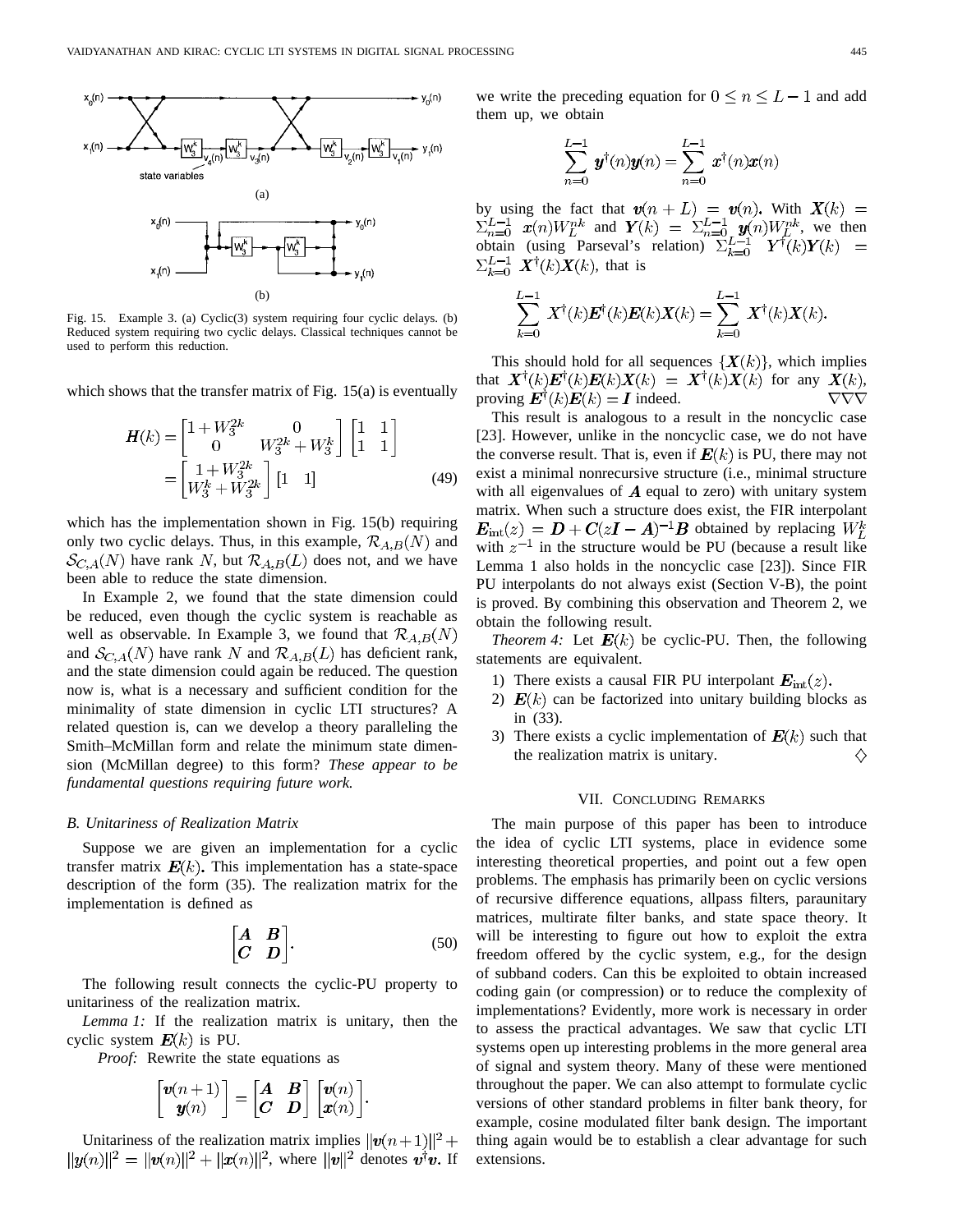# APPENDIX A PROOF OF CYCLIC-DECIMATION FORMULA

By definition, the output of the cyclic decimator is

$$
y(n) = x(Mn) = \frac{1}{L} \sum_{m=0}^{L-1} X(m)W_L^{-m(Mn)}
$$
  
=  $\frac{1}{L} \sum_{m=0}^{L-1} X(m)W_K^{-mn}$   
=  $\frac{1}{L} \sum_{k=0}^{K-1} W_K^{-kn} \sum_{i=0}^{M-1} X(Ki+k)$   
=  $\frac{1}{K} \sum_{k=0}^{K-1} W_K^{-kn} \frac{1}{M} \sum_{i=0}^{M-1} X(Ki+k).$ 

Therefore, the K-point DFT of  $y(n)$  is  $\sum_{i=0}^{M-1} X(Ki +$ k)/M, or equivalently,  $\Sigma_{i=0}^{M-1} X(k-iK)/M$ .

## APPENDIX B CYCLIC ALIAS-COMPONENT MATRIX

Using the decimator and expander formulas (7) and (9), we can express the L-point DFT of the reconstructed signal  $\hat{x}(n)$ as

$$
\hat{X}(k) = \sum_{i=0}^{M-1} X(k - iK) \sum_{m=0}^{M-1} \frac{1}{M} H_m(k - iK) F_m(k)
$$
  
0 \le k \le L - 1

where  $K = L/M$ . The alias components are  $X(k-iK), i \neq 0$ , and the desired signal term is  $X(k)$ . Therefore, the perfect reconstruction condition is

$$
\boldsymbol{H}(k)\begin{bmatrix}F_0(k)\\F_1(k)\\\vdots\\F_{M-1}(k)\end{bmatrix}=\begin{bmatrix}M\\0\\\vdots\\0\end{bmatrix}
$$

where  $H(k)$  is the alias component (AC) matrix with  $(i, m)$ element  $[H(k)]_{im} = H_m(k - iK)$ . Now, the analysis filters and polyphase matrix are related as

$$
[H_0(k) \quad H_1(k) \quad \cdots \quad H_{M-1}(k)]
$$
  
=  $\begin{bmatrix} 1 & W_L^k & \cdots & W_L^{(M-1)k} \end{bmatrix} \mathbf{E}^T(k).$ 

Using the fact that  $E(k)$  is periodic( $K$ ), we can show that  $\mathbf{H}(k) = \mathbf{W}_{M}^{*} \mathbf{\Lambda}(k) \mathbf{E}^{T}(k)$ , where  $\mathbf{W}_{M}$  is the  $M \times M$ DFT matrix, and  $A(k)$  is diagonal with ith element  $W_k^{ik}$ . Thus, orthonormality (unitarity of  $E(k)$ ) is equivalent to  $\mathbf{H}^{\dagger}(k)\mathbf{H}(k) = M\mathbf{I}$ . In the two-channel case, the cyclic AC matrix is

$$
\begin{bmatrix} H_0(k) & H_1(k) \\ H_0(k-K) & H_1(k-K) \end{bmatrix}
$$

where  $K = L/2$ . If  $H_0(k)$  satisfies the cyclic power symmetry property  $|H_0(k)|^2 + |H_0(k - K)|^2 = 2$  and if  $H_1(k) = -W_L^k H_0^*(k - K)$ , we can verify by substitution that  $\mathbf{H}^{T}(k)\mathbf{H}(k) = 2\mathbf{I}$ , and the cyclic filter bank is indeed orthonormal. Finally, the theory of alias-free filter banks (i.e.,

the pseudocirculant conditions [23]) can be extended to the cyclic case in a straightforward manner; therefore, we skip the details.

*Cyclic Orthonormal Basis:* For orthonormal cyclic filter banks with perfect reconstruction,  $\mathbf{R}(k)$  is also unitary; therefore, the matrix  $F(k)$  whose elements are  $[F(k)]_{rm} =$  $F_m(k - rK)$  also satisfies  $\mathbf{F}^{\dagger}(k)\mathbf{F}(k) = M\mathbf{I}$ , that is,  $\sum_{r=0}^{M-1} F_i(k-rK) F_m^*(k-rK)/M = \delta(i-m)$ . The left-hand side is the  $K$ -point DFT of the  $M$ -fold decimated version of Thus, orthonormality of is equivalent to  $\sum_{n=0}^{L-1} f_i(n) f_m^*(n-M\ell) = \delta(i-m)\delta(\ell),$ which proves (19).

# APPENDIX C

# PROOF OF THEOREM 1

The FIR matrix  $H(z)$  is of the form

$$
\boldsymbol{H}(z) = \begin{bmatrix} H_0(z) & G_0(z) \\ H_1(z) & G_1(z) \end{bmatrix}.
$$

Since the "if" part is obvious, we concentrate on the "only if" part. The paraunitary property  $\mathbf{H}(z)\mathbf{H}(z) = \mathbf{I}$  implies, among other things, that

$$
\tilde{H}_0(z)H_0(z) + \tilde{H}_1(z)H_1(z) = 1 \tag{51}
$$

$$
\tilde{H}_0(z)G_0(z) + \tilde{H}_1(z)G_1(z) = 0.
$$
\n(52)

Suppose an element in  $H(z)$  is identically zero, e.g.,  $H_1(z) = 0$  for all z. Then,  $H_0(z)G_0(z) = 0$  for all z, from (52). Since  $H_0(z)$  is nonzero from (51), we conclude that  $G_0(z) = 0$  for all z. Thus, the FIR paraunitary matrix  $H(z)$  becomes diagonal, proving the desired form (30). Therefore, we assume that none of the four elements in  $H(z)$ is identically zero. Now, any pair of power complementary transfer functions [i.e., a pair  $H_0(z)$ ,  $H_1(z)$  satisfying (51)] should be free from nontrivial common factors (i.e., factors other than  $cz^{-n_0}$ ) because the left side of (51) should be nonzero for all z. Therefore,  $H_0(z)$  and  $H_1(z)$  have no nontrivial common factors. The same holds for the pair  $G_0(z)$ and  $G_1(z)$  and the pair  $H_0(z)$  and  $H_1(z)$ . Therefore, from (52), we conclude that

$$
G_0(z) = c_0 z^{-n_0} \tilde{H}_1(z), \qquad G_1(z) = c_1 z^{-n_1} \tilde{H}_0(z)
$$

which upon substitution into (52) yields  $(c_0z^{-n_0} +$  $c_1 z^{-n_1} \tilde{H}_0(z) \tilde{H}_1(z) = 0$ , proving  $c_0 z^{-n_0} + c_1 z^{-n_1} = 0$ . Thus,  $c_0 = -c_1$ , and  $n_0 = n_1$ . Since the row elements  $H_0(z)$  and  $G_0(z)$  are also power complementary, i.e.,  $\tilde{H}_0(z)H_0(z) + \tilde{G}_0(z)G_0(z) = 1$ , we get  $H_0(z)H_0(z) + |c_0|^2 H_1(z)H_1(z) = 1$ . Comparing this with (51), we conclude  $|c_0|^2 = 1$ , i.e.,  $c_0 = e^{j\theta}$ . This establishes the form (30).  $\nabla\nabla\nabla$ 

#### **REFERENCES**

- [1] A. N. Akansu and R. A. Haddad, *Multiresolution Signal Decomposition: Transforms, Subbands, and Wavelets*. New York: Academic, 1992.
- [2] A. Antoniou, *Digital Filters: Analysis and Design*. New York; McGraw-Hill, 1979.
- [3] A. S. Bopardikar, M. R. Raghuveer, and B. S. Adiga, "Perfect reconstruction circular convolution filter banks and their applications to the implementation of bandlimited discrete wavelet transforms," in *Proc.*